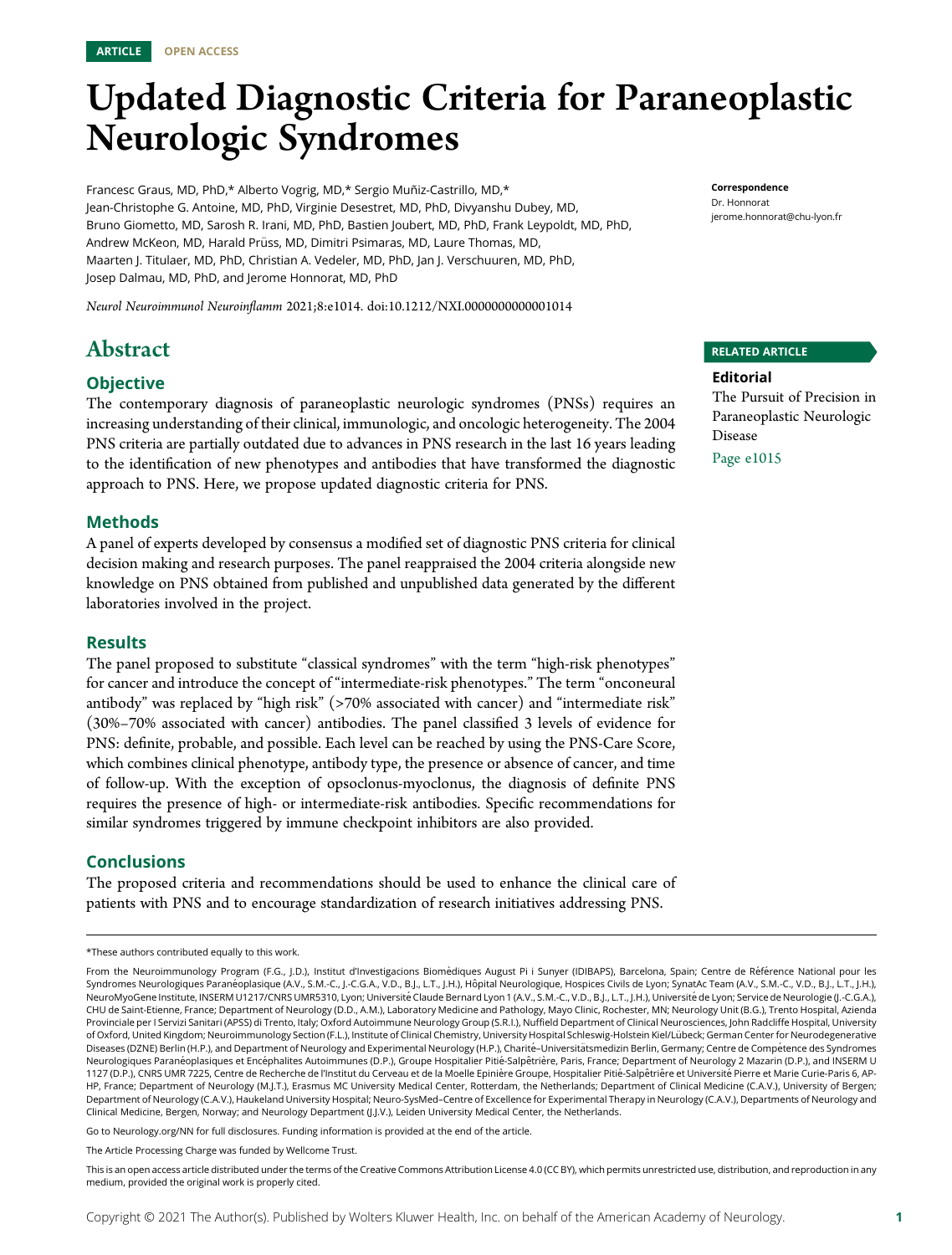# **Glossary**

AMPAR = α-amino-3-hydroxy-5-methyl-4-isoxazolepropionic acid receptor; ANNA = antineuronal nuclear antibody; CASPR2 = contactin-associated protein-like 2; CBA = cell-based assay; CRMP5 = collapsin response-mediator protein 5; DNER = delta/ notch-like epidermal growth factor-related receptor;  $EM =$  encephalomyelitis;  $GABA_BR =$  gamma-aminobutyric-acid B receptor; GAD65 = glutamic acid decarboxylase 65; ICI = immune checkpoint inhibitor; IHC/IF = immunohistochemistry/ immunofluorescence;  $\text{irAE} = \text{immune-related}$  adverse event;  $\text{LE} = \text{limbic}$  encephalitis;  $\text{LEMS} = \text{Lambert-Eaton}$  myasthenic syndrome; LGI1 = leucine-rich glioma-inactivated 1;  $mGluR$  = metabotropic glutamate receptor; NSCLC = non-SCLC; OMS = opsoclonus-myoclonus syndrome; PCA = Purkinje cell antibody; PNS = paraneoplastic neurologic syndrome; SCLC = small-cell lung cancer; SNN = sensory neuronopathy; SPS = stiff-person syndrome; VGCC = voltage-gated calcium channel.

Paraneoplastic neurologic syndromes (PNSs) are remote effects of cancer with an immune-mediated pathogenesis.<sup>1,2</sup> The diagnosis of PNS can be difficult and requires careful exclusion of direct involvement of the nervous system by cancer, such as brain metastasis or carcinomatous meningitis, and indirect involvement caused by coagulopathy, treatment-related neurotoxicity, metabolic problems, or infections.<sup>1,3</sup> PNSs develop in approximately 1 of 300 patients with cancer. $3$  Few populationbased epidemiologic studies have been performed in the field of PNS. Yet, stated incidence varies from 1.6 to 8.9 per million person-years, suggesting that underdiagnosis and underreporting are still relevant issues. $3,4$  It is likely that the expanding use of immune checkpoint inhibitors (ICIs) in oncologic practice will lead to an increased frequency of similar syndromes.<sup>5,6</sup>

In 2004, a set of recommended diagnostic criteria for PNS were defined by a panel of international experts and became the standard for clinical and research purposes.<sup>7</sup> Since then, several advances in the field of PNS suggest that this is an opportune moment to update the 2004 criteria: first, the characterization of new intraneuronal proteins as targets of autoantibodies in PNS; second, the discovery of pathogenic antibodies against neuronal surface antigens in neurologic syndromes that can occur with or without cancer, a group which emphasizes the need for a new definition of an onconeural antibody; and third, some of the 2004 fundamental criteria needed to be redefined or modified. For example, the definition of definite PNS solely based on the presence of onconeural antibodies is no longer adequate. Similarly, in the elderly population, where the prevalence of some tumors is high (e.g., prostate cancer), the use of criteria that rely on generic tumor association may overestimate the real burden of PNS.

In September 2019, a group of international experts (PNS-Care panel) was convened and charged with revising the diagnostic criteria of PNS to benefit clinical decision making, epidemiologic, and research purposes and to address the ancillary issues outlined above. The following report, which includes a newly developed clinical scoring system (PNS-Care Score), represents the panel's consensus recommendations.

# Methods

The PNS-Care panel initially consisted of 14 investigators from 8 different countries; all members of the panel are neurologists with clinical and research expertise in PNS and related syndromes. The panel started with the premise that revised consensus diagnostic criteria for PNS were required to improve clinical care and support research. The group established 3 levels of certainty in the diagnosis of PNS (i.e., possible, probable, and definite PNS) according to the coherence between clinical phenotype, antibody, and cancer. In assessing the diagnostic process, the panel reviewed the experience and caveats with detection and interpretation of neuronal antibodies. In addition, new recommendations were considered for neurologic syndromes developing in the context of ICI treatment. It was agreed that several neurologic disorders that can occur in association with cancer are not included in the current diagnostic criteria, such as inflammatory myopathies (dermatomyositis, polymyositis, and necrotizing myopathies), myasthenia gravis, polyneuropathies associated with monoclonal gammopathies, and paraneoplastic retinopathy, optic neuritis, and cochlea-vestibulopathy. Well-designed diagnostic criteria already exist for most of these entities, which are historically not included within the spectrum of PNS.

An initial draft of the guidelines was discussed during the inaugural meeting in Lyon (France) and subsequently underwent several iterations via electronic communication. The last version was then sent to all 14 members, in addition to 5 additional international experts, for final review and comment. All 19 PNS-Care panel members endorsed the final guidelines.

### Data Availability

Data sharing is not applicable to this article as no new data were created or analyzed in this study.

# Results

### Definition of Paraneoplastic Neurologic Syndromes

PNSs are defined as neurologic disorders that (1) can affect any part of the nervous system, often presenting with stereotyped clinical manifestations; (2) occur in association with cancer; and (3) have an immune-mediated pathogenesis that is supported by the frequent presence of specific neuronal antibodies. The 3 parts of this definition represent the main axes of discussion by the panel and constitute the structure of the present guidelines.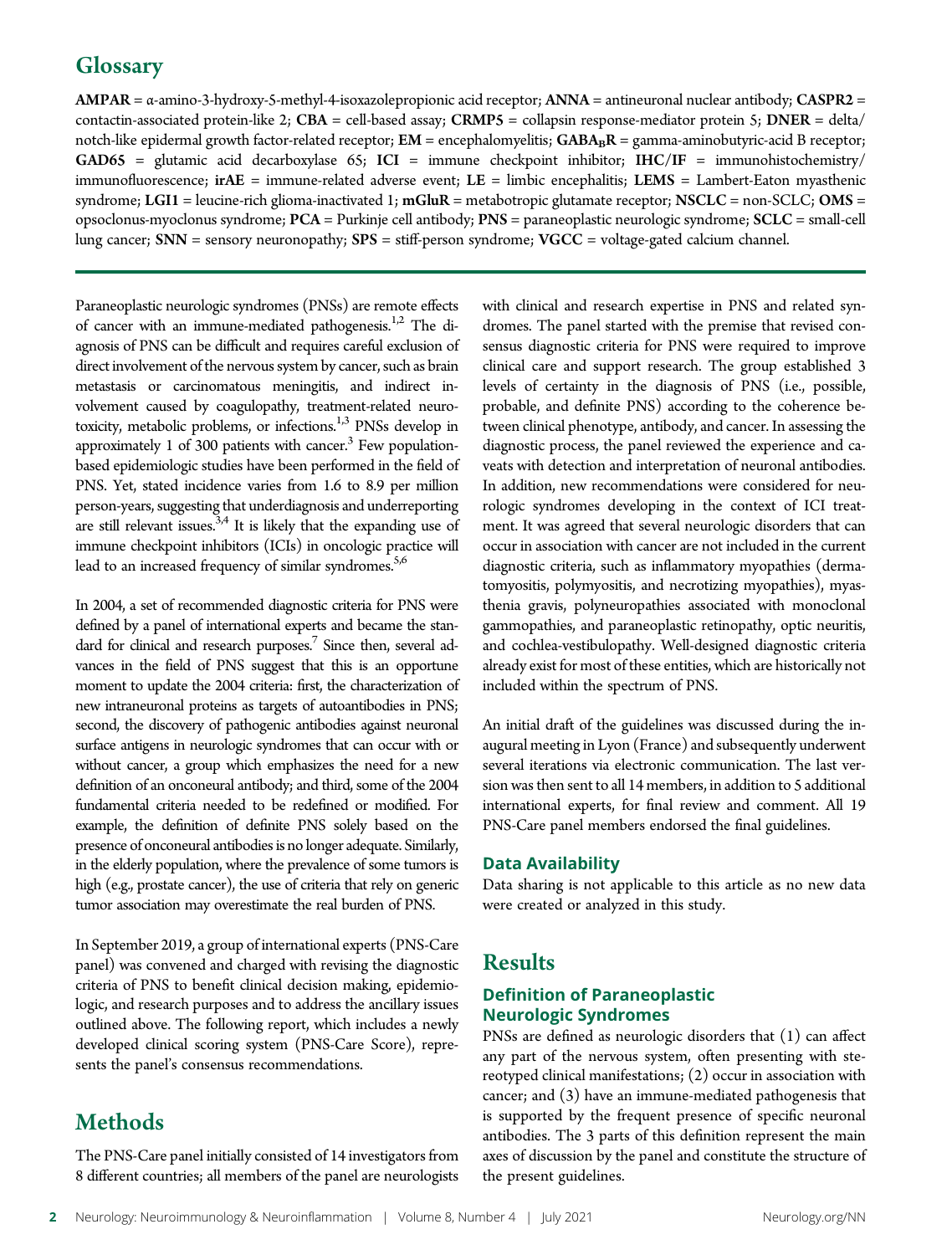### High-Risk Neurologic Phenotypes

There are no absolute pathognomonic neurologic presentations associated with PNS. However, the panel recognizes specific clinical presentations, here defined as "high-risk phenotypes" and previously known as "classical PNS," frequently have a paraneoplastic etiology. In these phenotypes, cancer represents an important trigger, and therefore, their clinical recognition should lead to a search for an underlying cancer. The extent of cancer search may depend on the demographic characteristics of the patient (age, sex) and the type of neuronal antibody (see below). Despite numerous advances in the field of PNS in the last 16 years, including the discovery of new antibodies and novel clinical manifestations, the panel agrees that there are no new descriptions of highrisk phenotypes, and therefore, the list is as below:

- Encephalomyelitis
- Limbic encephalitis
- Rapidly progressive cerebellar syndrome
- <sup>c</sup> Opsoclonus-myoclonus
- Sensory neuronopathy
- Gastrointestinal pseudo-obstruction (enteric neuropathy)
- Lambert-Eaton myasthenic syndrome

### Encephalomyelitis

The term encephalomyelitis (EM) should be used only in patients with clinical dysfunction at multiple sites of the nervous system, including also peripheral involvement such as dorsal root ganglia, peripheral nerve or nerve roots, as recommended in the 2004 PNS criteria.<sup>7</sup> These additional areas of involvement should be included in the description of the phenotype, for example, EM with dorsal root ganglionitis or sensory neuronopathy (SNN) or EM with peripheral neuropathy. EM almost always associates with small-cell lung cancer (SCLC) with Hu (also called antineuronal nuclear antibody 1, ANNA-1) or CV2/collapsin response-mediator protein 5 (CRMP5) antibodies.<sup>8,9</sup>

### Limbic Encephalitis

Limbic encephalitis (LE) usually presents with short-term memory loss, seizures, and psychiatric manifestations rapidly progressing in less than 3 months. The diagnostic criteria of LE were updated in  $2016$ ,<sup>10</sup> and in this phenotype, the most advances have been made in terms of antibody discovery since 2004. At that time, paraneoplastic and autoimmune LEs were clearly underdiagnosed, and the frequency of reported cases was substantially lower compared with rapidly progressive cerebellar syndromes and sensory neuronopathies. $11$  Importantly, some of the most frequent cell surface antibodies associate with typically nonparaneoplastic forms of LE, such as leucine-rich gliomainactivated 1 (LGI1) or contactin-associated protein-like 2 (CASPR2) antibodies.10 Therefore, the historical concept of LE as a phenotype predominantly associated with cancer has changed dramatically in the last 10 years. 12,13 However, because of multiple variants of LE, such as less common forms almost always associated with cancer, this disorder has been retained as a high-risk phenotype. This is important for 2 reasons: first, because

the neurologic presentation of paraneoplastic and nonparaneoplastic cases can be undistinguishable, and second, because some of the associated antibodies (e.g., gamma-aminobutyric-acid B receptor  $\left[\text{GABA}_\text{B}\text{R}\right]^{14,15}$  and  $\alpha$ -amino-3-hydroxy-5-methyl-4-isoxazolepropionic acid receptor  $[AMPAR]^{16,17}$  can manifest as paraneoplastic LE in more than 50% of the cases. Although the presence of onconeural antibodies, such as anti-Hu and anti-Ma2, almost always occurs in adults and associate with an underlying cancer, the detection of Hu antibodies in children with LE is exceptionally rare and usually does not associate with cancer.<sup>18</sup>

### Rapidly Progressive Cerebellar Syndrome

This disorder, previously known as subacute cerebellar degeneration, is characterized by a rapidly progressive cerebellar syndrome, without substantial cerebellar atrophy at early stages of the disease. Cases with hyperacute onset, unilateral onset, or slowly progressive and insidious clinical course mimicking neurodegenerative diseases have also been reported,<sup>19,20</sup> but in general, the patients rapidly develop a severe and bilateral cerebellar syndrome limiting activities of daily living in less than 3 months. The panel decided to avoid the term paraneoplastic cerebellar degeneration when referring to the clinical syndrome because the presentation of the cases with or without cancer can be indistinguishable. Although gait ataxia may be the main or sole initial feature, truncal and limb involvement later in the course of the disease are needed to define it as rapidly progressive cerebellar syndrome. Extracerebellar dysfunction, predominantly involving brainstem, may accompany the cerebellar features. Isolated cerebellar symptoms are typical of Yo (also known as PCA-1, Purkinje cell antibody  $1)^{21}$  and Tr/delta/notchlike epidermal growth factor-related receptor (DNER) antibodies.22,23 Unlike LE, newly identified antibodies for paraneoplastic (and nonparaneoplastic autoimmune) rapidly progressive cerebellar syndrome have been reported only in isolated case reports or small series of patients (table e-1, [links.lww.com/NXI/A491](http://links.lww.com/NXI/A491)). Future research may help to clarify which aspects of cerebellar dysfunction correlate more with specific antibodies.

### Opsoclonus-Myoclonus Syndrome

Opsoclonus-myoclonus syndrome (OMS) is characterized by involuntary, high-frequency, chaotic multidirectional saccadic movements without intersaccadic pauses, and nonrhythmic action myoclonus, often involving the trunk, limbs, and head. Additional features include cerebellar involvement (dysarthria and trunk ataxia) and encephalopathy (ranging from confusion to coma).

Two main etiologies for OMS include paraneoplastic and idiopathic mechanisms, although there is increasing evidence suggesting that the latter is usually an immune-mediated, postinfectious process. Paraneoplastic OMS in children accounts for 50% of cases and is closely associated with neuroblastoma.<sup>24</sup> Paraneoplastic OMS in adults frequently associates with SCLC or breast cancer. Patients with breast cancer and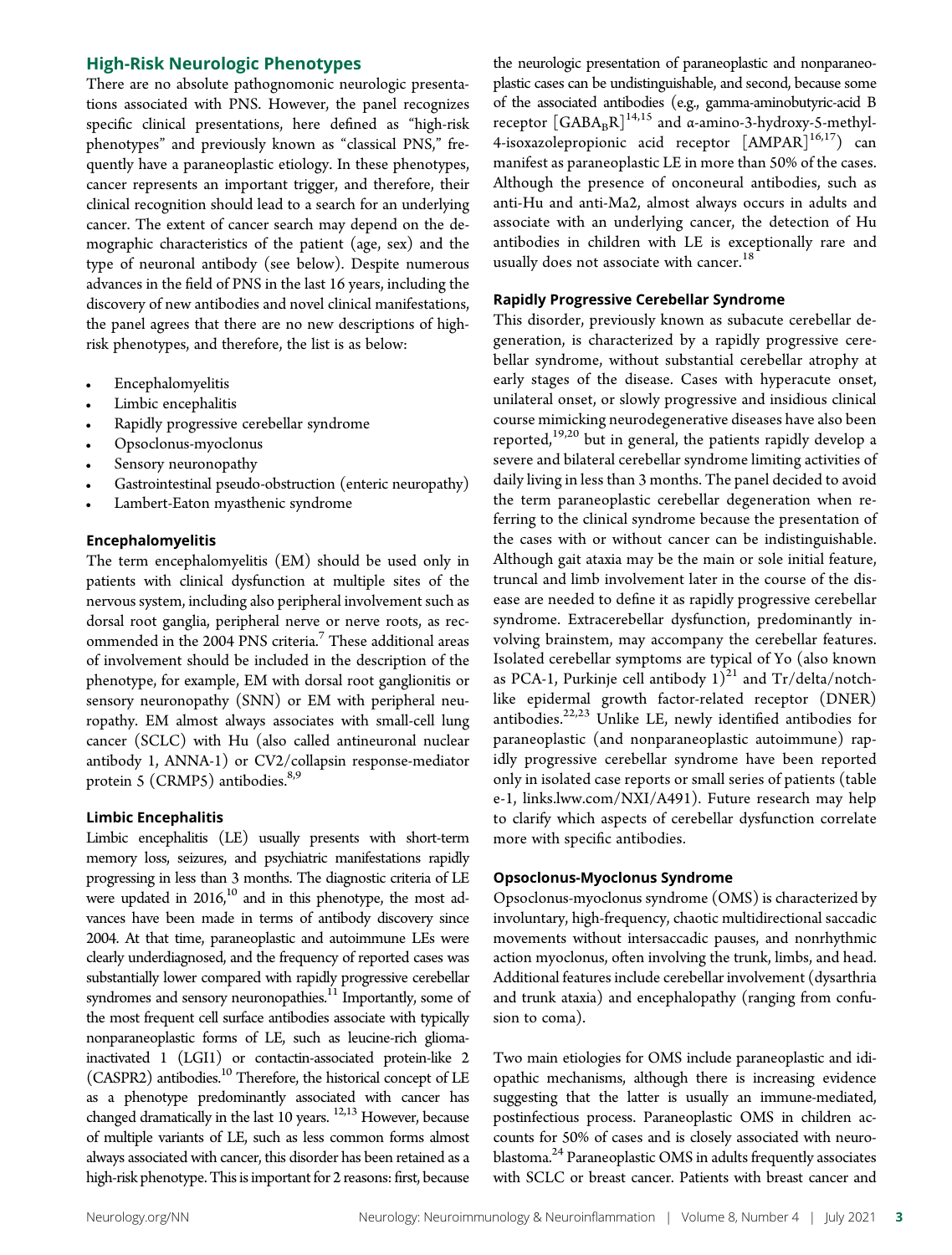### Table 1 High-Risk Antibodies (>70% Associated With Cancer)

| Antibody<br><i>(alternative</i><br>name) | <b>Neurologic phenotypes</b>                                                   | Frequency<br>of cancer<br>(%) | <b>Usual tumors</b>                                                 | Sex, age-related, and other specificities                                                                                                |
|------------------------------------------|--------------------------------------------------------------------------------|-------------------------------|---------------------------------------------------------------------|------------------------------------------------------------------------------------------------------------------------------------------|
| Hu $(ANNA-1)^8$                          | SNN, chronic gastrointestinal<br>pseudo-obstruction, EM, and LE                | 85                            | SCLC >> NSCLC, other<br>neuroendocrine tumors, and<br>neuroblastoma | LE is usually nonparaneoplastic in patients aged <18<br>$y^{18}$                                                                         |
| CV2/<br>CRMP5 <sup>30,e17,e40,e41</sup>  | <b>EM and SNN</b>                                                              | >80                           | SCLC and thymoma                                                    | Patients with an associated thymoma are younger<br>and present more frequently MG and less commonly<br>neuropathy                        |
| SOX136,e42                               | LEMS with and without rapidly<br>progressive cerebellar syndrome               | >90                           | <b>SCLC</b>                                                         | Stronger correlation with SCLC than with a particular<br>neurologic presentation                                                         |
| PCA2 (MAP1B)<br>57,e43,e44               | Sensorimotor neuropathy,<br>rapidly progressive cerebellar<br>syndrome, and EM | 80                            | SCLC, NSCLC, and breast<br>cancer                                   |                                                                                                                                          |
| Amphiphysin <sup>31,e18</sup>            | Polyradiculoneuropathy, SNN,<br>EM, SPS                                        | 80                            | SCLC and breast cancer                                              | Associated antibodies commonly coexist. Patients<br>with isolated antiamphiphysin $\rightarrow$ women, with breast<br>cancer and SPS     |
| Ri (ANNA-2) <sup>20,26</sup>             | Brainstem/cerebellar syndrome,<br><b>OMS</b>                                   | >70                           | Breast > lung (SCLC and<br>NSCLC)                                   | Breast cancer in women; lung cancer in men                                                                                               |
| Yo (PCA-1) <sup>21,e16</sup>             | Rapidly progressive cerebellar<br>syndrome                                     | >90                           | Ovary and breast cancers                                            | Almost all female; in men, antigen expression by<br>tumor should be proven                                                               |
| Ma2 and/or<br>Ma <sup>45,e15,e45</sup>   | LE, diencephalitis, and brainstem >75<br>encephalitis                          |                               | Testicular cancer and NSCLC                                         | Young men $\rightarrow$ testicular tumors and isolated Ma2<br>positivity; older patients $\rightarrow$ SCLC and both Ma1/2<br>positivity |
| Tr (DNER) <sup>22,23</sup>               | Rapidly progressive cerebellar<br>syndrome                                     | 90                            | Hodgkin lymphoma                                                    |                                                                                                                                          |
| <b>KLHL1148-50</b>                       | Brainstem/cerebellar syndrome                                                  | 80                            | <b>Testicular cancer</b>                                            | Young men                                                                                                                                |

Abbreviations: ANNA = antineuronal nuclear antibody; CRMP5 = collapsin response-mediator protein 5; DNER = delta/notch-like epidermal growth factor– related receptor; EM = encephalomyelitis; KLHL11 = Kelch-like protein 11; LE = limbic encephalitis; LEMS = Lambert-Eaton myasthenic syndrome; MAP1B = microtubule-associated protein 1B; MG = myasthenia gravis; NMDAR = NMDA receptor; NSCLC = non–small-cell lung cancer; OMS = opsoclonus-myoclonus syndrome; PCA = Purkinje cell antibody; SCLC = small-cell lung cancer; SNN = sensory neuronopathy; SPS = stiff-person syndrome.

paraneoplastic OMS usually have Ri antibodies (also known as ANNA-2).<sup>20,25,26</sup> Compared with adults with nonparaneoplastic OMS, those with paraneoplastic OMS are more likely to be older, develop encephalopathy, and have a poorer outcome.<sup>25</sup> In young women, OMS may appear in association with ovarian teratomas without neuronal antibodies. $27$ 

### Sensory Neuronopathy

SNN refers to a phenotype caused by involvement of the sensory neurons of the dorsal root ganglia and manifesting with sensory deficits sometimes accompanied by motor symptoms due to additional involvement of motor nerve roots of peripheral nerves. SNN diagnosis (regardless of etiology) should follow previously reported criteria.<sup>28</sup> The potential causes of SNN are diverse, including Sjögren syndrome or platinum-based chemotherapy, but a paraneoplastic origin should be especially considered if patients have inflammatory CSF or motor involvement.<sup>29</sup> The terms sensorimotor/sensory neuropathy, polyradiculopathy, or polyradiculoneuropathy should be used when the clinical and electrophysiologic findings indicate additional involvement of the peripheral nerves or nerve roots. The most frequent antibody specificity for SNN is Hu, followed by CV2/CRMP5 and amphiphysin antibodies.<sup>8,30,31</sup>

### Gastrointestinal Pseudo-obstruction

This term applies to a clinical picture characterized by recurrent episodes of abdominal pain, distension, constipation, and/or vomiting, without evidence of mechanical obstruction.<sup>32</sup> An abnormal gastric emptying or small bowel manometry confirms the diagnosis. Gastrointestinal pseudo-obstruction is due to a myenteric plexus dysfunction and may occur along with other features of autonomic involvement, SNN, or EM. The identification of Hu antibodies suggests a paraneoplastic origin,  $8,32$ whereas antibodies against ganglionic acetylcholine receptor are more frequently seen in nonparaneoplastic cases.<sup>33</sup>

### Lambert-Eaton Myasthenic Syndrome

Lambert-Eaton myasthenic syndrome (LEMS) is characterized by the progressive development of proximal muscle weakness that usually starts in the lower limbs and follows with involvement of the upper limbs, distal muscles, and finally the ocular and bulbar muscles. About 90% of patients have symptoms of autonomic dysfunction, which is a hallmark of LEMS, including dry mouth, erectile dysfunction, and constipation. In addition to muscle weakness and dysautonomia, patients have decreased or absent muscle reflexes, which improve after repeat exercise or maximal voluntary contraction.<sup>34</sup> Clinical suspicion must be confirmed with electrophysiologic studies.<sup>35</sup>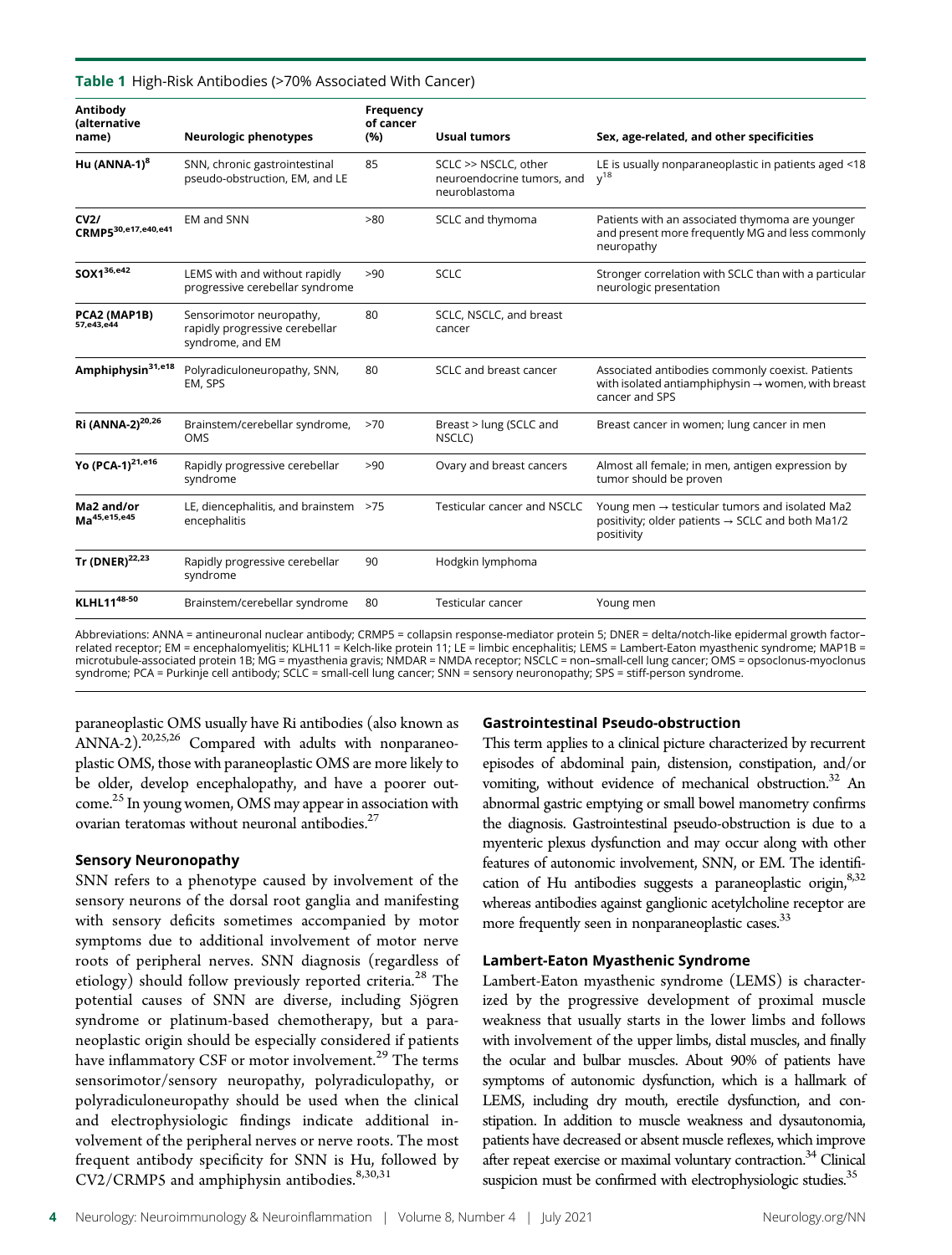### Table 2 Intermediate-Risk Antibodies (30%–70% Associated With Cancer)

| Neurologic<br>phenotypes                               | Frequency of cancer (%)                                                | Usual tumors                               | Sex, age-related, and other specificities                                                                                                                                                                                                    |
|--------------------------------------------------------|------------------------------------------------------------------------|--------------------------------------------|----------------------------------------------------------------------------------------------------------------------------------------------------------------------------------------------------------------------------------------------|
|                                                        | >50                                                                    | SCLC and<br>malignant<br>thymoma           | Paraneoplastic origin is more likely when other onconeuronal<br>antibodies co-occur                                                                                                                                                          |
|                                                        | >50                                                                    | <b>SCLC</b>                                | Paraneoplastic cases are more commonly observed in elderly<br>men, smokers, with associated anti-KCTD16 antibodies. Most<br>of young patients are not paraneoplastic                                                                         |
| Encephalitis                                           | $~1$ – 50                                                              | Hodgkin<br>lymphoma                        |                                                                                                                                                                                                                                              |
| LEMS, rapidly<br>progressive<br>cerebellar<br>syndrome | 50 (LEMS; nearly 90 for<br>rapidly progressive<br>cerebellar syndrome) | <b>SCLC</b>                                | Co-occurrence with N-type VGCC antibodies might be slightly<br>more common in paraneoplastic LEMSe52-e54                                                                                                                                     |
| Anti-NMDAR<br>encephalitis                             | 38                                                                     | Ovarian or<br>extraovarian<br>teratomas    | Tumor (mostly ovarian teratomas) predominates in female<br>aged between 12 and 45 y (50%). Elderly patients have less<br>frequently tumors (<25%), but usually they are carcinomas.<br>Paraneoplastic cases in children are very rare (<10%) |
| Morvan syndrome                                        | 50                                                                     | Malignant<br>thymoma                       | CASPR2 should be considered as intermediate-risk antibody<br>only in the setting of Morvan syndrome. When associated with<br>other neurologic syndromes, the risk of cancer is very low.                                                     |
|                                                        |                                                                        | Limbic encephalitis<br>Limbic encephalitis |                                                                                                                                                                                                                                              |

Abbreviations: AMPAR = α-amino-3-hydroxy-5-methyl-4-isoxazolepropionic acid receptor; GABA<sub>B</sub>R = gamma-aminobutyric acid-b receptor; KCTD16 = potassium channel tetramerization domain containing; LEMS = Lambert-Eaton myasthenic syndrome; mGluR5 = metabotropic glutamate receptor type 5; NMDAR = NMDA receptor; SCLC = small-cell lung cancer; VGCC = voltage-gated calcium channel.

Antibodies against P/Q type voltage-gated calcium channels (VGCCs) are present in nearly 90% of the patients, although their detection is not needed for the diagnosis. These antibodies occur similarly in the paraneoplastic and nonparaneoplastic forms of the disease.<sup>34</sup> Conversely, antiglial nuclear antibodies (or SOX1 antibodies) are strongly associated with SCLC or paraneoplastic syndromes associated with SCLC; therefore, their detection in patients with LEMS strongly suggests the presence of an underlying SCLC.<sup>36</sup> In addition, the Dutch-English LEMS tumor association prediction score is based on clinical criteria and is useful in the discrimination between paraneoplastic and nonparaneoplastic LEMS.37

### Intermediate-Risk Phenotypes

Intermediate-risk phenotypes are neurologic disorders that can occur with or without cancer. The recognition of these phenotypes should prompt consideration of a PNS, particularly when no alternative explanation is found, and patients should be tested for neuronal specific antibodies.

The Panel proposes to consider a possible intermediate-risk phenotype when the onset is rapidly progressive  $($ <3 months) or there are inflammatory findings in the CSF or brain/spine MRI. The panel acknowledges that the list of possible intermediate-risk phenotypes is far from complete but listed below are some of the most suggestive ones:

Encephalitis other than well-defined LE can be considered as intermediate risk phenotype if diagnostic criteria for possible autoimmune encephalitis are fulfilled and antibodies of high or intermediate risk are detected (see below and tables 1 and

2).<sup>10</sup> This applies especially for those cases with multifocal or diffuse involvement not restricted to the limbic system, such as anti-mGluR5 (metabotropic glutamate receptor 5; associated with Hodgkin lymphoma),<sup>38</sup> or anti-GABA<sub>A</sub>R encephalitis (gamma-aminobutyric-acid A receptor; associated with malignant thymoma in adult patients).<sup>39</sup>

A condition with well-defined diagnostic criteria but unusual oncologic associations is anti-NMDAR encephalitis.<sup>10</sup> The panel considers this disease as an intermediate-risk phenotype because the presence of an associated tumor highly depends on age and sex.40 Children of both sexes and young adult men rarely have tumors but women aged between 18 and 35 years often have an ovarian teratoma, with frequencies ranging between 35% and 50%. In most cases, the teratoma is mature and therefore benign, yet pathologic studies show that they contain NMDARexpressing neural tissue and often structures that may act as ectopic germinal centers, with tumor-resident NMDAR antibody–producing B cells, directly contributing to the PNS.41,42 Immature ovarian teratomas are less common but more frequent than in the general population, $41$  and other malignant tumors occur almost exclusively in elderly patients.<sup>43,44</sup>

Brainstem encephalitis usually presents with oculomotor abnormalities and bulbar symptoms (dysarthria, dysphagia), sometimes accompanied by abnormal movements or cerebellar dysfunction. Brainstem encephalitis may co-occur with LE and is strongly associated with Ma2 antibodies, usually with underlying testicular tumors or non-SCLC (NSCLC).<sup>45</sup> Diencephalic involvement may accompany brainstem encephalitis in patients with Ma2 antibodies, characterized by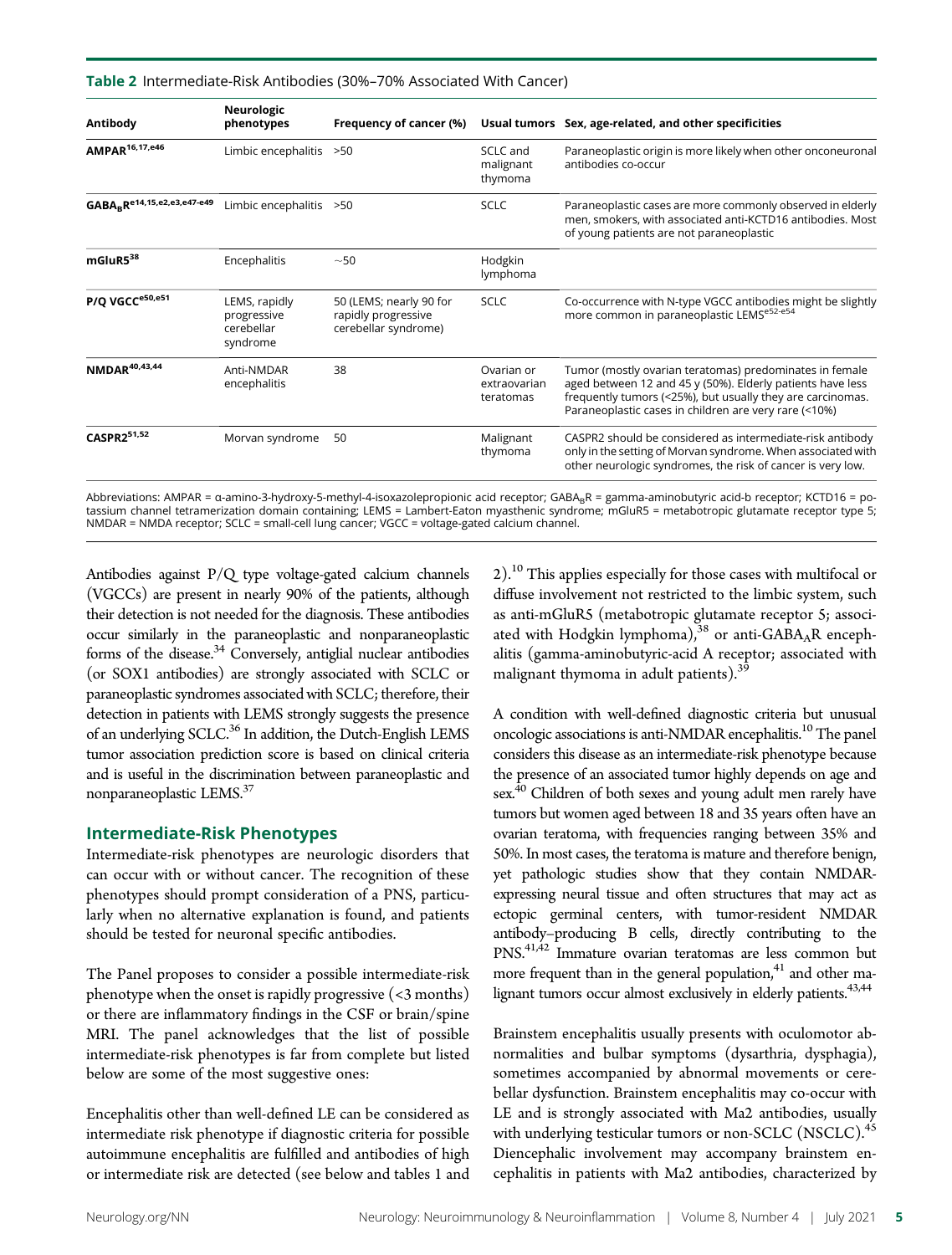### Table 3 Lower-Risk Antibodies (<30% Associated With Cancer)

|                          |                                                                        | <b>Frequency</b><br>of cancer |                                                                |                                                                                                                                         |
|--------------------------|------------------------------------------------------------------------|-------------------------------|----------------------------------------------------------------|-----------------------------------------------------------------------------------------------------------------------------------------|
| Antibody                 | Neurologic phenotypes                                                  | (%)                           | <b>Usual tumors</b>                                            | Sex, age-related, and other specificities                                                                                               |
| mGluR1 <sup>e55</sup>    | Cerebellar ataxia                                                      | 30                            | Mostly hematologic                                             |                                                                                                                                         |
| $GABA_AR^{39, e56}$      | Encephalitis                                                           | $30$                          | Malignant thymoma                                              | Paraneoplastic origin is less frequent (10%) in children<br>than in adults (60%)                                                        |
| CASPR251,52,e57,e58      | LE, acquired neuromyotonia<br>(Isaac syndrome), and Morvan<br>syndrome | < 30                          | Malignant thymoma                                              | Morvan syndrome is more associated (≈50%) with<br>malignant thymoma, whereas LE is almost always<br>nonparaneoplastic                   |
| GFAPe59,e60              | Meningoencephalitis                                                    | $\approx$ 20                  | Ovarian teratomas and<br>adenocarcinomas                       | May occur as an immunologic accompaniment in anti-<br>NMDAR encephalitis with ovarian teratomas                                         |
| GAD65 <sup>e61,e62</sup> | LE, SPS, and cerebellar ataxia                                         | < 15                          | SCLC, other<br>neuroendocrine tumors,<br>and malignant thymoma | Paraneoplastic patients are older, more frequently male,<br>with associated neuronal antibodies, and atypical clinical<br>presentations |
| LGI1 $e^{63-e67}$        | LE                                                                     | 10                            | Malignant thymoma and<br>neuroendocrine                        | Paraneoplastic cases are mainly observed in patients with<br>Morvan syndrome and both serum LGI1 and CASPR2<br>antibodies               |
| DPPX <sup>e68,e69</sup>  | Encephalitis with CNS<br>hyperexcitability and PERM                    | < 10                          | B-cell neoplasms                                               |                                                                                                                                         |
| GlyR <sup>55,56</sup>    | LE and PERM                                                            | $10^{-1}$                     | Malignant thymoma and<br>Hodgkin lymphoma                      |                                                                                                                                         |
| AQP4 <sup>e70</sup>      | Neuromyelitis optica spectrum <5<br>disorder                           |                               | Adenocarcinomas                                                | Older age, male, and severe nausea/vomiting at onset                                                                                    |
| $MOG^{e71-e73}$          | MOG antibody-associated<br>disease                                     | 5 cases<br>reported           | Mostly ovarian teratomas                                       |                                                                                                                                         |

Abbreviations: AQP4 = aquaporin 4; CASPR2 = contactin-associated protein-like 2; DPPX = dipeptidyl peptidase-like protein; GABAAR = gamma-aminobutyricacid-A receptor; GAD = glutamic acid decarboxylase; GFAP = glial fibrillary acidic protein; GlyR = glycine receptor; LE = limbic encephalitis; LGI1 = leucine-rich<br>glioma-inactivated protein 1; mGluR1 = metabotropic glutama PERM = progressive encephalomyelitis with rigidity and myoclonus; SCLC = small-cell lung cancer; SPS = stiff-person syndrome.

excessive daytime sleepiness/narcolepsy, hyperphagia, hyperthermia, and endocrine abnormalities.<sup>45</sup> The presence of bulbar dysfunction and central hypoventilation is characteristic of Hu antibodies, $46$  whereas OMS and jaw dystonia are common with Ri antibodies. $20,47$  Sensorineural deafness is frequent in brainstem encephalitis associated with KLHL11 antibodies and testicular cancer or teratomas.<sup>48-50</sup>

Morvan syndrome is defined by peripheral nerve hyperexcitability along with encephalopathy characterized by behavioral change, hallucinations, dysautonomia, and sleep disorders, especially agrypnia excitata. Importantly, the cooccurrence of LE and neuromyotonia should not be considered as a synonym of Morvan syndrome. Malignant thymoma is the tumor more commonly associated with Morvan syndrome, frequently accompanied by myasthenia gravis.<sup>51,52</sup> Morvan syndrome is almost always associated with CASPR2 antibodies, sometimes with concurrent LGI1 and netrin 1 receptor antibodies.<sup>51,52</sup>

Isolated myelopathy as a paraneoplastic manifestation of cancer may have a variable clinical evolution and usually presents with longitudinally extensive, symmetric, tract or gray-matter specific abnormalities in MRI studies. It is

mainly associated with breast and lung carcinomas, and with  $CV2/CRMP5$  and amphiphysin antibodies.<sup>53</sup> However, patients may not have neuronal antibodies, and in these cases, the possibility of a paraneoplastic origin should be considered when MRI is suggestive, and there are no alternative diagnoses.

Stiff-person syndrome (SPS) is characterized by painful muscular spasms that can be spontaneous or triggered by activity or external sensory stimuli and occurs in association with stiffness due to coactivation of agonist and antagonist muscles. Paraneoplastic SPS is mostly associated with amphiphysin antibodies and breast cancer. Compared with the nonparaneoplastic SPS, usually associated with glutamic acid decarboxylase 65 (GAD65) antibodies, patients with amphiphysin-related paraneoplastic SPS are older and frequently have neck and upper limb involvement.<sup>54</sup> Although some patients with anti–GAD65-associated SPS may have cancer, a paraneoplastic etiology should not be considered unless GAD65 is found expressed by the tumor cells. Besides focal variants of SPS (such as stiff-leg syndrome) that show the same antibody and tumor associations than classic SPS, another disorder lying within the SPS spectrum is progressive encephalomyelitis with rigidity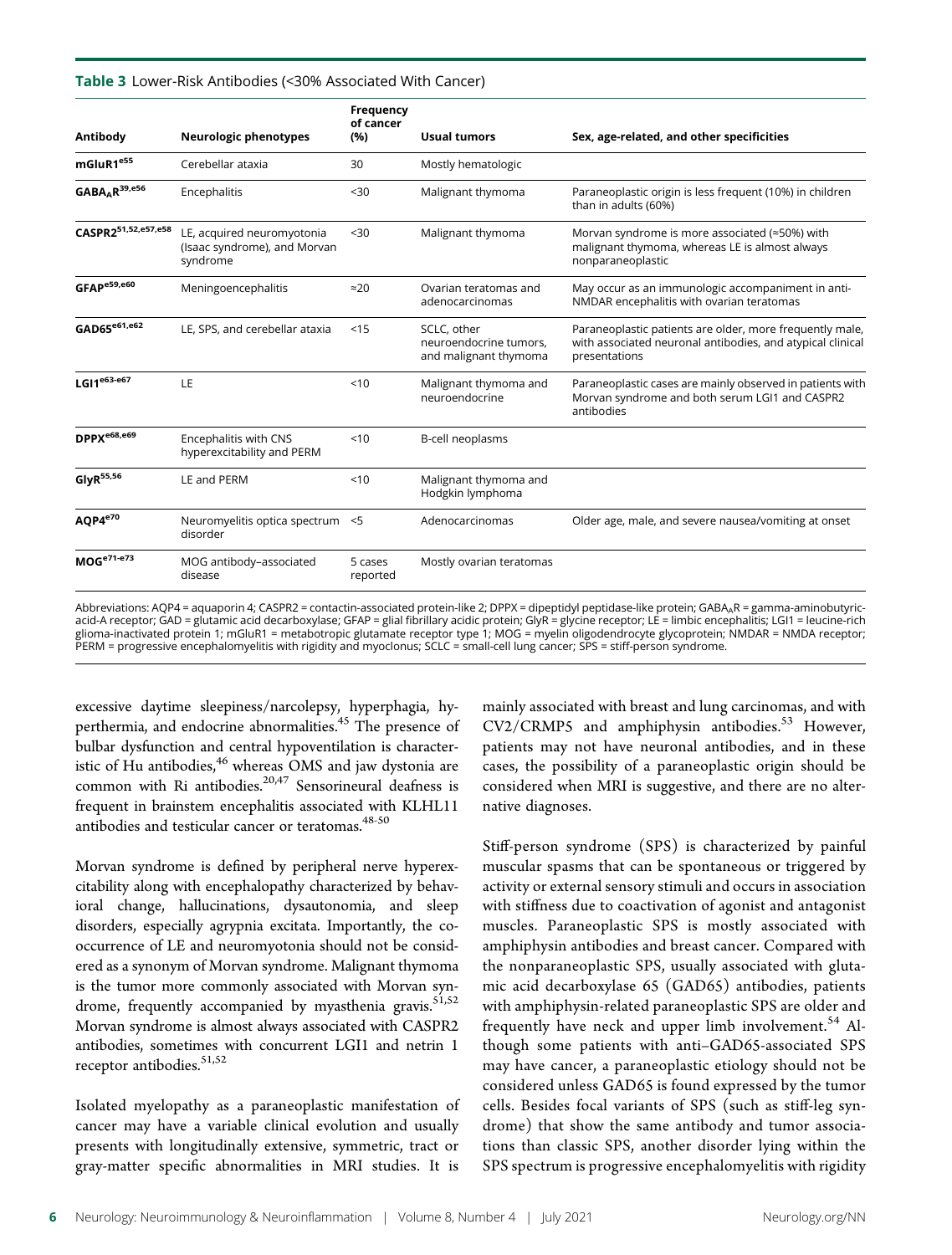Table 4 Recommendations for Antibody Testing in PNS

Investigate serum and CSF for determination of antibodies. This is particularly important for antibodies against surface antigens.

Indiscriminate and unfocused testing increases the chances of false-positive and false-negative results.

Disregard neuronal IgM or IgA antibodies as diagnostic biomarkers; currently, only IgG antibodies have diagnostic significance.

Antibodies against surface antigens positive in serum but negative in the CSF should be reassessed in reference laboratories, particularly if the patient has high- or intermediate-risk phenotypes.

Assure that positive results by commercial line blots or CBAs are confirmed by brain immunohistochemistry; this is particularly important if only serum is tested, the antibody titer is low, and/or the result is discordant with the clinical phenotype.

Critically evaluate positive results of antibody panels that are incongruent with the patient's neurologic phenotype and/or cancer (e.g., positive Yo antibodies in a male patient with seizures) and seek additional expert testing.

Serum and CSF of patients with a high suspicion for PNS, but negative neural antibodies, should be re-examined in research laboratories. Ideally, all samples should be tested in experienced research settings.

Abbreviations: CBA = cell-based assay; Ig = immunoglobulin; PNS = paraneoplastic neurologic syndrome.

and myoclonus, which usually presents with hyperekplexia, brainstem dysfunction, and dysautonomia, and is related mostly to glycine receptor antibodies in a nonparaneoplastic context.<sup>55,56</sup>

Paraneoplastic polyradiculoneuropathies have typically an axonal pattern and often present with concurrent CNS involvement. Pain, dysautonomia, and distribution (symmetric or asymmetric) are variable. The most frequent antibodies are  $CV2/CRMP5<sub>1</sub><sup>30</sup>$  amphiphysin,<sup>31</sup> and PCA-2/ microtubule-associated protein  $1B<sub>1</sub>$ <sup>57</sup> usually in the context of SCLC, or breast cancer also in association with amphiphysin antibodies. In patients with cancer, the development of neuropathies that fulfill the criteria of Guillain-Barré syndrome or chronic inflammatory demyelinating polyneuropathy should not be considered paraneoplastic unless a high-risk antibody is identified (table 1).

### Cancer Associated With PNS and Cancer Screening

The panel agreed that the demonstration of a causal, not coincidental, association between the underlying tumor and the neurologic phenotype is crucial for the definite diagnosis of PNS. Although some progress has been made in the characterization of this pathogenic link, such as the identification of specific mutations or amplifications in the genes encoding for onconeural antigens in tumors of patients with PNS,<sup>58</sup> in clinical practice, this link is suggested by:

### Epidemiologic Associations

Clinical series indicate that distinct types of PNS preferentially associate with certain types of cancers, regardless of the presence or absence of antibodies, and type of antibody. For example, rapidly progressive cerebellar syndrome in postmenopausal women is frequently paraneoplastic, and the tumors more frequently involved are breast and ovarian cancer (in this case, patients usually have Yo antibodies). Another example is OMS in children with neuroblastoma (in this case, patients do not have a specific antibody).

### Antibody Associations

Antibodies are important to guide the search for an underlying tumor. In the context of PNS, 3 groups of antibodies can be considered according to the frequency of cancer association regardless of their eventual pathogenic effect. The first group includes antibodies that occur very frequently (>70%) in patients with an underlying cancer (table 1). In the 2004 PNS criteria, these antibodies were defined as onconeural antibodies to emphasize the link between cancer and brain. However, it is now clear that some antibodies associate less frequently with cancer, for example, AMPAR and NMDAR, and the target antigens are expressed in both the neurons and the tumor. On the other hand, some of the antigens of classical onconeural antibodies (such as Tr/DNER) are not expressed in the associated tumor (Hodgkin lymphoma). For this reason, the panel proposes to substitute the term onconeural, which implies the obligatory expression of the antigen by the nervous system and cancer, for the term high risk. Most high-risk antibodies target intracellular antigens and are currently considered not to be directly pathogenic but only good biomarkers of PNS. The second group of antibodies occur in association with cancer in 30%–70% of cases (table 2). Finally, the third group of antibodies have a much lower (<30%), or absent, association with cancer (table 3). In cases of PNS without antibodies, the involvement of a tumor is more difficult to demonstrate as it may be coincidental and not pathogenically linked. The tumors more frequently associated with PNS irrespective of the antibody status are SCLC, breast cancer, ovarian cancer, NSCLC, and lymphomas.<sup>13,59,60,e1</sup>

In clinical practice, the indicated antibody associations with cancer have important clinical implications. For a specific phenotype, for example, LE, the presence of one antibody vs another suggests the likelihood of having a tumor or not and directs the tumor search. For example, patients with LE and LGI1 antibodies rarely have a tumor, whereas at least 50% of patients with  $\mathsf{GABA}_\mathtt{B}R$  antibodies have  $\mathsf{SCLC}_\mathtt{,}^{14,15}$  more than 50% of patients with AMPAR antibodies have thymoma, lung, or breast cancer,  $16,17$  and most (>85%) patients with Hu antibodies have SCLC.<sup>8</sup>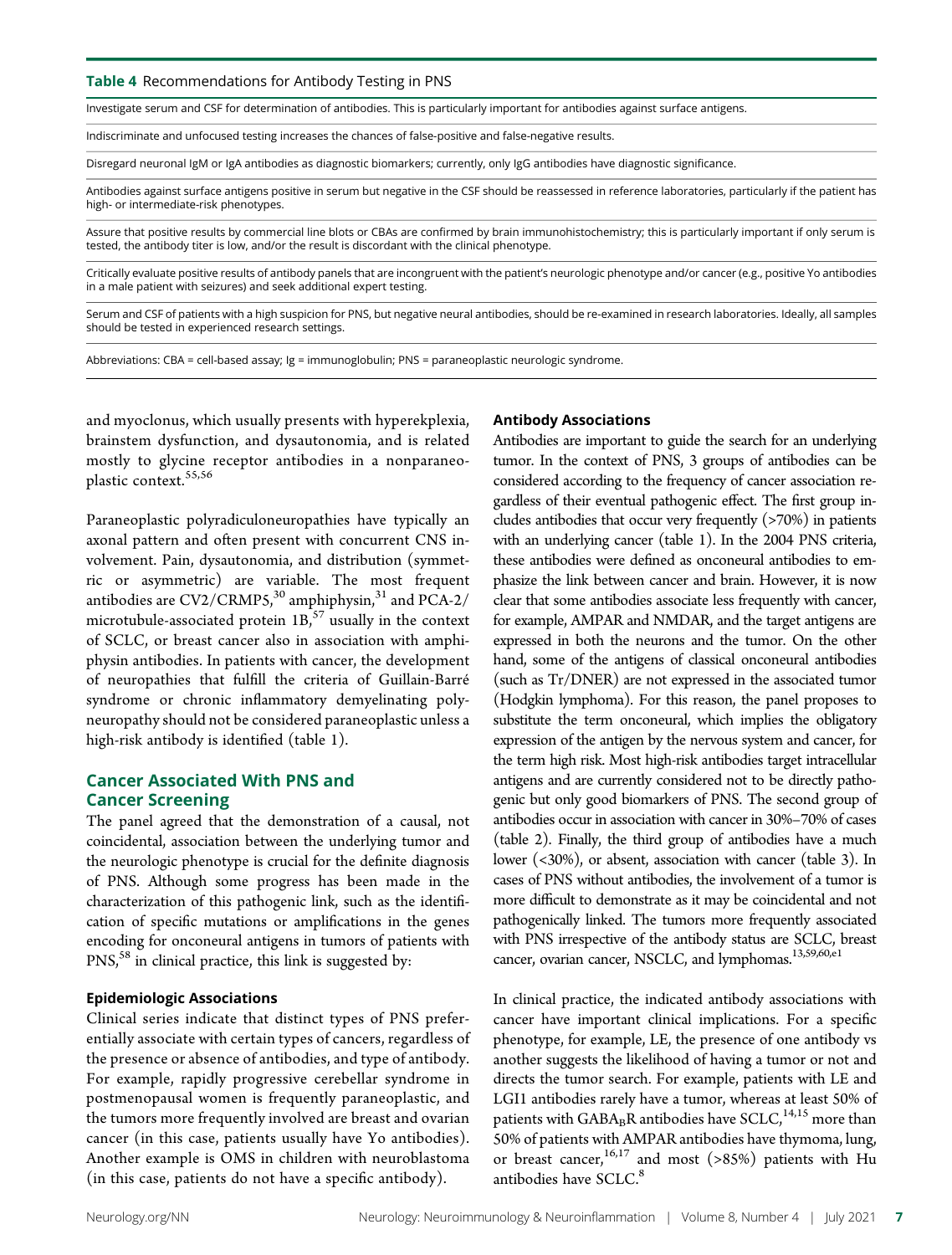Table 5 PNS-Care Score

|                                                                                                                      | Points |
|----------------------------------------------------------------------------------------------------------------------|--------|
| <b>Clinical level</b>                                                                                                |        |
| High-risk phenotypes                                                                                                 | 3      |
| Intermediate-risk phenotypes                                                                                         | 2      |
| Defined phenotype epidemiologically not associated with<br>cancer                                                    | 0      |
| Laboratory level <sup>a</sup>                                                                                        |        |
| High-risk antibody (>70% cancer association)                                                                         | 3      |
| Intermediate risk antibody (30%-70%)                                                                                 | 2      |
| Lower risk antibody (<30%) or negative                                                                               | 0      |
| Cancer                                                                                                               |        |
| Found, consistent with phenotype and (if present) antibody,<br>or not consistent but antigen expression demonstrated | 4      |
| Not found (or not consistent) but follow-up <2 y                                                                     | 1      |
| Not found and follow-up ≥2 y                                                                                         | 0      |
| Diagnostic level                                                                                                     |        |
| Definite >8                                                                                                          |        |
| Probable 6-7                                                                                                         |        |
| Possible 4-5                                                                                                         |        |
| Non-PNS ≤3                                                                                                           |        |
| Abbreviation: PNS = paraneoplastic neurologic syndrome.                                                              |        |

<sup>a</sup> See text for recommended diagnostic methods.

These antibody-tumor associations can show age and sex dependence; for example, NMDAR antibodies rarely associate with tumors in young children or young adult male patients.<sup>40</sup> Very rarely,  $\text{Hu}^{18}$  or  $\text{GABA}_{\text{B}}\text{R}^{\text{e2, e3}}$  antibodies can be identified in children with epileptic encephalopathy, and these patients almost never have cancer.

### Expression of Neural Antigens by the Tumor

In some clinical research settings (e.g., unexpected tumor and antibody concurrence), the demonstration that the tumor expresses the cognate antigen is critical to pathogenically associate it with the PNS (i.e., Yo antibodies in a man with gastric adenocarcinoma).<sup>e4</sup> Similar studies are needed when there is limited experience with the PNS or associated antibody (i.e., mGluR2 antibodies and rapidly progressive cerebellar syndrome with sarcoma).<sup>e5</sup>

Cancer screening should be promptly undertaken when a PNS is suspected and should be guided by the type of phenotype or antibody (tables 1 and 2). Patients can have more than 1 tumor; thus, if the identified tumor is atypical for the type of suspected phenotype or antibody, additional studies for a second tumor should be considered.<sup>e6</sup> Recommendations according to the type of suspected tumor are shown in table e-2 ([links.lww.com/NXI/A491\)](http://links.lww.com/NXI/A491).<sup>21,e6-e16</sup>

When initial tumor screening is negative, it should be repeated every 4–6 months for 2 years in patients with highrisk phenotypes along with high-risk antibodies (table 1). The panel decided to establish this time frame based on the members' clinical experience and the evidence from the literature showing that a vast majority of the tumors are diagnosed within 2 years after PNS onset<sup>8,21-23,26,30,31,45,48,e15-</sup> <sup>e18</sup>; however, this is a general recommendation that should be adapted to every individual case according to risk factors, clinical evolution, and medical resources. The same applies to patients with high-risk phenotypes along with intermediate risk antibodies (table 2) who show particular demographic characteristics (older age and smoking) or have concurrent antibodies with strong cancer association (e.g., P/Q VGCC and SOX1 antibodies in LEMS). For patients who do not fulfill these criteria, and those with lower risk antibodies (table 3), a comprehensive screening for cancer by the time of initial diagnostic assessment is sufficient. Tumor rescreening could be considered in some clinical settings, such as patients refractory to treatment or

### Neuronal Antibodies as Biomarkers in PNS

encephalitis).

with relapsing neurologic diseases (e.g., anti-NMDAR

Although PNS can be diagnosed without neuronal antibody testing (e.g., pediatric OMS and neuroblastoma; LEMS and SCLC), the demonstration of neuronal antibodies is of extraordinary help in the diagnosis of PNS, and these antibodies have become very important biomarkers of PNS. Gold standard detection methods include rodent brain tissue immunohistochemistry/immunofluorescence (IHC/IF) accompanied by confirmatory studies using immunoblot with recombinant proteins (for most antibodies directed to intracellular antigens) or cell-based assays (CBAs, for antibodies against cell surface or synaptic proteins).<sup>e19,e20</sup> Brain immunohistochemistry is not useful for 2 antibodies  $(P/Q$  type VGCC, glycine receptor antibodies), and the utility of tissue immunohistochemistry is unclear (pending to be better defined) for SOX1 antibody. Recommendations for antibody testing are shown in table 4.

Sensitivity and specificity for serum or CSF analysis vary among different antibodies; it is therefore recommended to perform antibody testing in both samples. Laboratory studies using CBA with serum only have similar problems of falsepositive and -negative results. For all suspected autoimmune or paraneoplastic encephalitis associated with antibodies against neuronal surface antigens, screening of CSF should be obligatory to avoid mistakes. Patients with neuronal surface antibodies detected in serum only (CSF negative) should be re-examined in a research laboratories or with confirmatory tissue IHC/IF before considering a definite diagnosis. On the other hand, some antibodies (e.g., against LGI1) are best detected in serum, with CSF showing lower sensitivity. Despite the indicated gold standard techniques mentioned above (brain IHC/IF and CBA), very few laboratories use both techniques.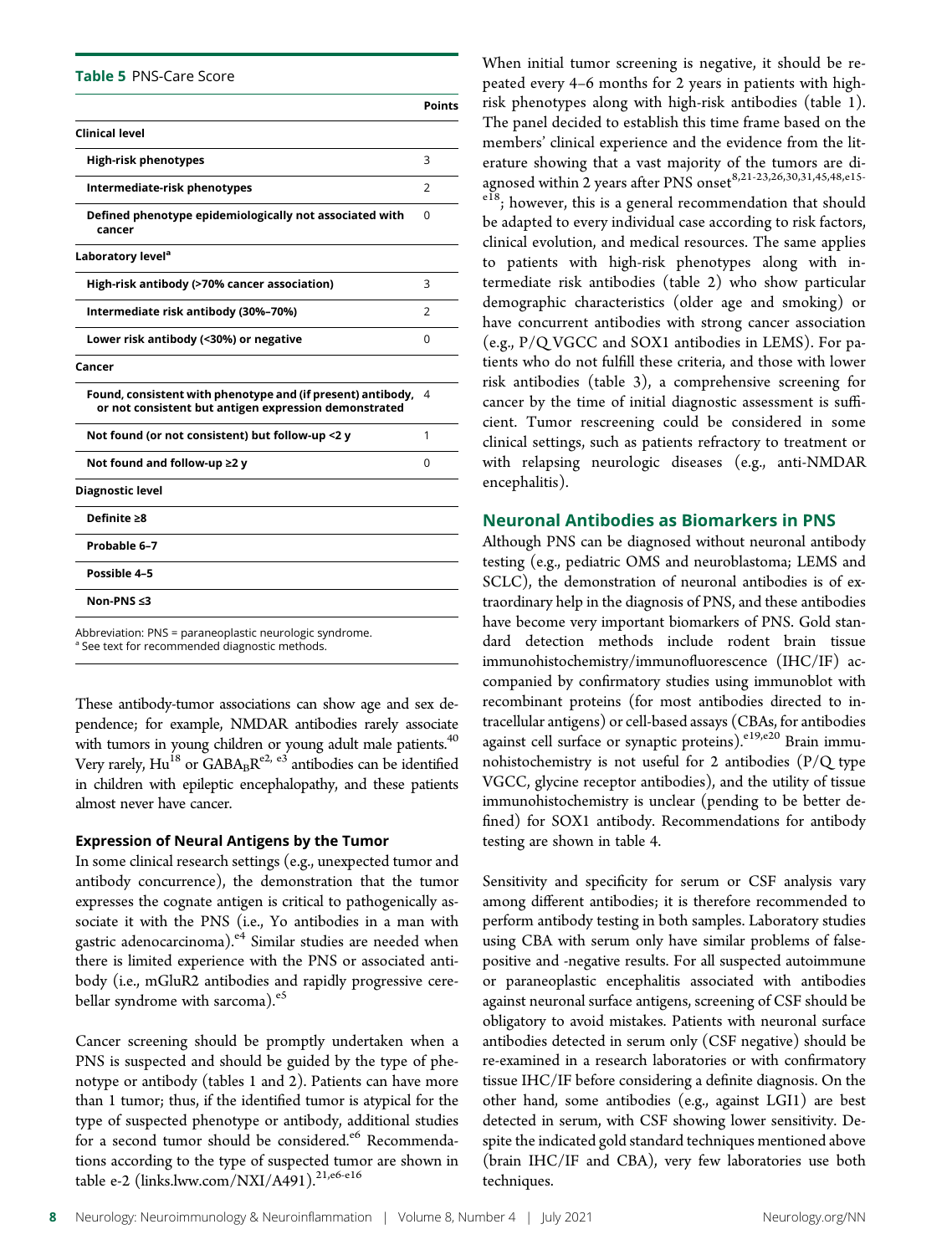Commercial kits that test multiple antibodies may be helpful. However, often, the kits detect antibodies of limited clinical value for diagnosis of PNS along with antibodies with well-known clinical and cancer associations that have been validated across different specialized centers. Although commercial line blot kits for antibody detection are useful for the initial screening of patients, the number of false-positive and -negative results is particularly high for line blots assessing Yo, Ma2, CV2/CRMP5, and SOX1 antibodies. $e^{21-e25}$  Unexpected antibody results based on the type of neurologic phenotype, tumor, or patient's age and sex should raise concern for false-positive results and be reassessed with additional studies, preferably in research laboratories. Similarly, reference laboratories should perform the antibody testing in patients with high suspicion for PNS but negative routine screening of antibodies in clinical or commercial laboratories.<sup>e21,e22</sup>

Several antibodies, mostly related to rapidly progressive cerebellar syndrome, are not well characterized yet, because they have been described recently, in small series or isolated case reports, or there is limited experience across different research laboratories (table e-1, [links.lww.com/NXI/A491\)](http://links.lww.com/NXI/A491). Further studies involving larger series are needed to confirm the clinical and oncologic associations of these new antibodies and require input of research laboratories to forward the accuracy of patient diagnoses.

### Diagnostic Criteria for PNS

The diagnosis of PNS requires the reasonable exclusion of alternative causes that sometimes are much more prevalent. The differential diagnosis of PNS is wide, as it includes infections, autoimmune nonparaneoplastic diseases, tumors, neurodegenerative disorders, and toxic/metabolic disturbances. Most of these alternative diagnoses are epidemiologically more frequent than PNS, and some of them are treatable; therefore, there is an important need to readily identify them. The differential diagnosis should be based on the clinical presentation and patient's demographic features (table e-3, [links.lww.com/](http://links.lww.com/NXI/A491) [NXI/A491\)](http://links.lww.com/NXI/A491). After that, 3 levels of diagnostic certainty are proposed (possible, probable, and definite PNS) based on a scoring system (PNS-Care Score) that considers the type of clinical phenotype, presence or absence of neuronal antibodies, and presence or absence of cancer (table 5).

The panel recognizes that the proposed criteria may underestimate the occurrence of cases of PNS without neuronal antibodies, but the use of these biomarkers provides unambiguous diagnostic certainty and enables to homogenize samples for research purposes. According to these criteria, the diagnosis of definite PNS (score  $\geq$ 8) includes the presence of a high- or intermediate-risk phenotype (as previously described) along with a high- or intermediate-risk antibody, and the presence of cancer. The presence of cancer is mandatory to define definite PNS. If the cancer is unusual for the type of antibody found, the diagnosis of definite PNS requires the demonstration of antigen expression by the tumor.

The panel proposed as exception the OMS associated with neuroblastoma or SCLC in which there is no specific antibody association. Therefore, although this syndrome provides a score of 7, it should be considered definite PNS when associated with these tumors. The panel also acknowledges that the present criteria do not identify as definite PNS neurologic syndromes associated with cancer and low-risk antibodies even if tumor cells express the neuronal antigen recognized by the antibody (e.g, neuromyelitis optica with aquaporin 4 antibodies and concurrent lung adenocarcinoma that expresses aquaporin 4).

Note that the diagnostic level of probable or possible PNS (table 5) may change over time according to the length of follow-up, greater or less than 2 years. For example, a patient with LEMS, VGCC antibodies but no cancer at diagnosis has a score of 6 (probable). If an SCLC is found 18 months later, the diagnosis will be upgraded to definite (score 9), but if no cancer is found after >2 years, the diagnosis will be downgraded to possible (score 5).

### The Era of Immune Checkpoint Inhibitors

ICIs enhance antitumor immunity by blocking immune checkpoint molecules expressed in T lymphocytes and tumor cells including programmed cell death protein 1, its ligand, and cytotoxic T-lymphocyte–associated antigen  $4.^{e26}$  The adoption of ICI treatment in oncologic practice has led to increased survival and long-term remissions, even in patients with extensive metastatic cancer.<sup>e26</sup> The major downside of ICIs is the possibility of developing immune-related adverse events (irA-Es), $e^{27}$  including severe (grade 3 or higher) neurologic syndromes  $(1\% -3\% \text{ of the cases}).$ <sup>5,e28</sup> These include the worsening of preexisting and de novo development of autoimmune neurologic diseases. The panel recommends that the first step in approaching these disorders is to determine whether the syndrome fulfills the above-mentioned criteria for PNS, after having excluded other alternative etiologies (e.g., carcinomatous meningitis). $e^{29}$  Both peripheral and CNS complications have been described.<sup>e30,e31</sup> There is already evidence that specific neurologic syndromes (e.g., those associated with Ma2 and Hu antibodies) can be triggered by cancer immunotherapy.<sup>6,e32</sup> Nevertheless, a substantial proportion of cases remain seronegative despite comprehensive screening, and the detection of antibodies is not required for the diagnosis of irAEs. Although classical PNSs are known to precede the discovery of cancer, neurologic syndromes triggered by ICIs by definition develop when the cancer is already diagnosed, in general shortly after the initiation of ICIs.

Of interest, for the few patients who developed antibodyassociated irAEs and samples taken before ICI introduction were available, the retrospective analysis revealed the presence of Ma2 or Hu antibodies before the onset of PNS in 4 cases,  $6, e^{33-e35}$  similarly to what it was observed in 3 cases of ICI-triggered myasthenia gravis.<sup>e36-e38</sup>

The optimal management of ICI-induced neurologic autoimmunity has not been established and is beyond the scope of this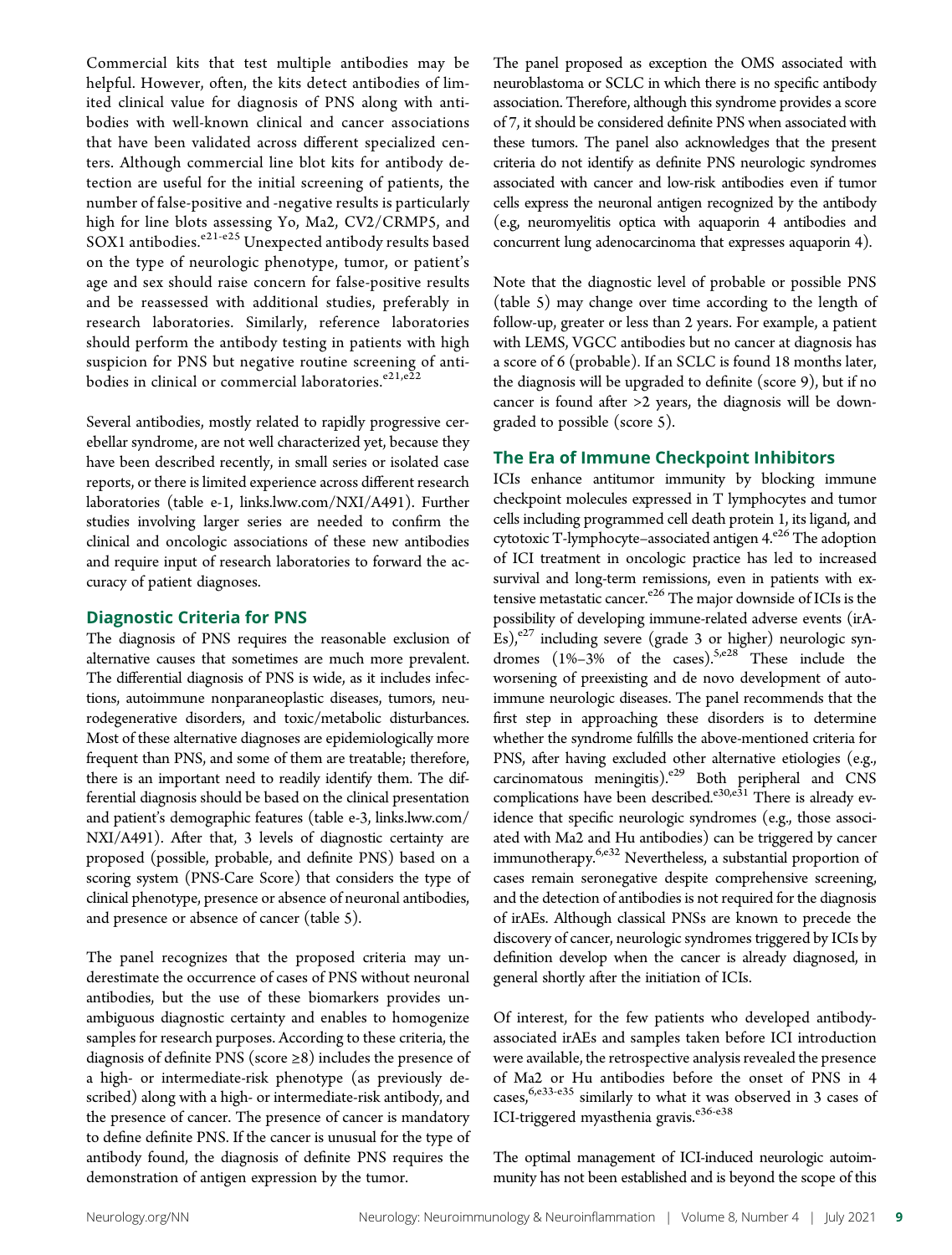diagnostic guidelines, but the panel recommended the following considerations: (1) neuronal antibody testing needs to be routinely performed in all patients developing neurologic irAEs resembling high or intermediate risk PNS; (2) patients with current or previous PNS are at a higher risk of developing neurologic worsening if treated with ICIs, and therefore, the risk/benefit ratio of ICI should be carefully weighted in this setting. For example, 50% of cases with preexistent PNS worsened during ICI treatment in a recent study<sup>e39</sup>; (3) future studies should address the potential value of assessing neuronal antibodies before starting ICIs, particularly in patients harboring cancers with tendency to associate with PNS (e.g., lung, breast, and ovary cancer); (4) close neurologic follow-up of antibodypositive cases is recommended.

### Final Comments

The evaluation of suspected PNS and their management requires detailed (and evolving) knowledge, so as to permit timely and accurate diagnosis of these uncommon disorders. Unambiguous diagnostic criteria facilitate both timely diagnosis (which may affect the neurologic and oncologic outcome) and avoidance of overdiagnosis and unnecessary treatments. In addition, these criteria represent an important research tool for epidemiologic studies and to analyze the value of new antibodies for the diagnosis of PNS. For the reasons stated in the introduction, modification of the 2004 criteria was necessary to accommodate the new knowledge generated in the last 16 years. The update criteria presented here (1) include novel phenotypes and immune-mediated pathogenic mechanisms identified since 2004; (2) emphasize a causal (and not merely chronological) association with cancer; and (3) require the demonstration of neuronal antibodies using gold standard techniques. These 3 elements represent the core of the present criteria of PNS that we hope will be of help to clinicians and researchers.

### Study Funding

This study is supported by FRM (Fondation pour la recherche médicale, DQ20170336751) and has been developed within the BETPSY project, which is supported by a public grant overseen by the French National Research Agency (ANR), as part of the second "Investissements d'Avenir" program (reference ANR-18-RHUS-0012). This research was funded in whole, or in part, by the Wellcome Trust (Grant number 104079/Z/14/Z). One of the authors (M.J.T.) of this publication is a member of the European Reference Network for Rare Immunodeficiency, Autoinflammatory and Autoimmune Diseases—Project ID No 739543. S.R. Irani is supported by the Wellcome Trust (104079/Z/14/Z), the UCB-Oxford University Alliance, BMA Research Grants—Vera Down grant (2013) and Margaret Temple (2017), Epilepsy Research UK (P1201), the Fulbright UK-US commission (MS-Society research award), and by the NIHR Oxford Biomedical Research Centre. The views expressed are those of the author(s) and not necessarily those of the NHS, the NIHR, or the Department of Health.

### **Disclosure**

F. Graus receives royalties from licensing fees to Euroimmun for the use of IgLON5 as a diagnostic test. A. Vogrig reported receiving a fellowship grant from the European Academy of Neurology (EAN). S. Muñiz-Castrillo, J.-C.G. Antoine, V. Desestret, D. Dubey, and B. Giometto report no disclosures relevant to the manuscript. S.R. Irani is a coapplicant and receives royalties on patent application WO/210/046716 (U.K. patent no., PCT/GB2009/051441) entitled "Neurological Autoimmune Disorders." The patent has been licensed for the development of assays for LGI1 and other VGKC-complex antibodies. S.R. Irani has filed a patent on a Diagnostic Strategy to improve specificity of antibody detection. S.R. Irani has received honoraria from UCB, MedImmune, ADC Therapeutics, Immunovant, Brain, Medlink Neurology and research support from CSL Behring, UCB, and ONO Pharma. B. Joubert, F. Leypoldt, A. McKeon, H. Prüss, D. Psimaras, L. Thomas, M.J. Titulaer, C.A. Vedeler, and J. Verschuuren report no disclosures relevant to the manuscript. J. Dalmau receives royalties from licensing fees to Athena Diagnostics for a patent for the use of Ma2 as an autoantibody test; licensing fees to Euroimmun for patents for the use of NMDA receptor and GABAB receptor as autoantibody tests; licensing fees for the use of DPPX, GABAA receptor, and IgLON5 antibodies as diagnostic tests; and has received a research grant from Euroimmun. J. Honnorat receives royalties from licensing fees to Athena Diagnostics, Euroimmun, and Ravo Diagnostika for a patent for the use of CV2/CRMP5 as diagnostic tests. None of the funding sources had any influence in the preparation of this Position Paper. Go to [Neurology.org/NN](https://nn.neurology.org/content/8/4/e1014/tab-article-info) for full disclosures.

### Publication History

Received by Neurology: Neuroimmunology & Neuroinflammation November 18, 2020. Accepted in final form February 22, 2021.

### Appendix Authors

| <b>Name</b>                                   | Location                                                                                      | Contribution                                                                                                       |
|-----------------------------------------------|-----------------------------------------------------------------------------------------------|--------------------------------------------------------------------------------------------------------------------|
| <b>Francesc</b><br>Graus, MD,<br>PhD          | Institut d'Investigacions<br>Biomèdiques August Pi i<br>Sunyer (IDIBAPS), Barcelona,<br>Spain | Conceptualized and designed<br>the study; drafted the<br>manuscript; and reviewed<br>and revised the manuscript    |
| Alberto<br>Vogrig, MD                         | Hospices Civils de Lyon,<br>France                                                            | Conceptualized and designed<br>the study; drafted the<br>manuscript; and reviewed<br>and revised the manuscript    |
| Sergio Muñiz-<br>Castrillo, MD                | Hospices Civils de Lyon,<br>France                                                            | Conceptualized and<br>designed the study; drafted<br>the manuscript; and<br>reviewed and revised the<br>manuscript |
| Jean-<br>Christophe G.<br>Antoine, MD,<br>PhD | CHU de Saint-Etienne, France                                                                  | Conceptualized and<br>designed the study and<br>reviewed and revised the<br>manuscript                             |
| Virginie<br>Desestret,<br>MD, PhD             | Hospices Civils de Lyon,<br>France                                                            | Conceptualized and<br>designed the study and<br>reviewed and revised the<br>manuscript                             |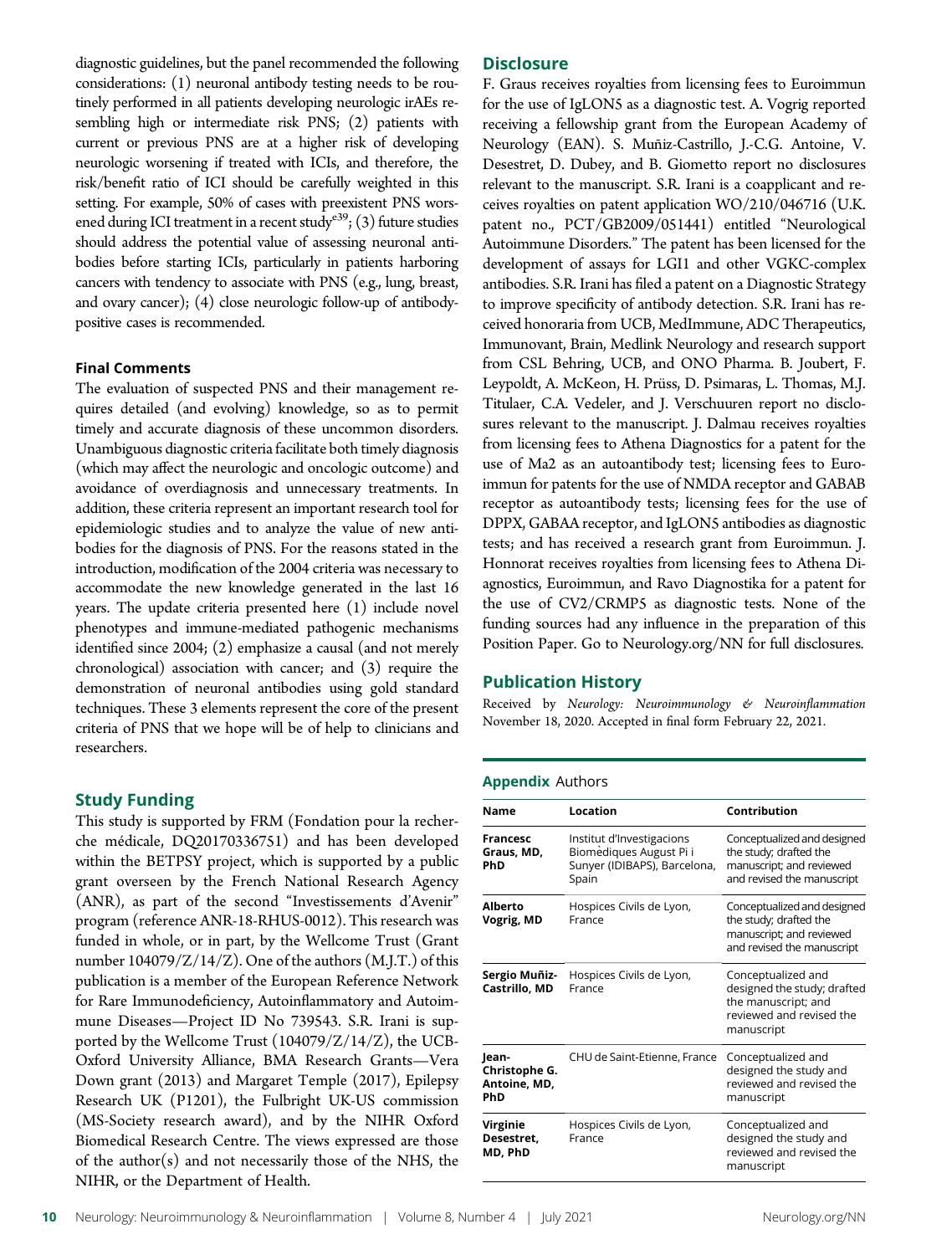Appendix (continued)

| Name                                | Location                                                                                      | Contribution                                                                                                       |
|-------------------------------------|-----------------------------------------------------------------------------------------------|--------------------------------------------------------------------------------------------------------------------|
| Divyanshu<br>Dubey, MD              | Mayo Clinic, Rochester, MN                                                                    | Conceptualized and designed<br>the study and reviewed and<br>revised the manuscript                                |
| Bruno<br>Giometto, MD               | Trento Hospital, Azienda<br>Provinciale per I Servizi<br>Sanitari (APSS) di Trento, Italy     | Conceptualized and<br>designed the study and<br>reviewed and revised the<br>manuscript                             |
| Sarosh R.<br>Irani, MD,<br>PhD      | University of Oxford, United<br>Kingdom                                                       | Conceptualized and designed<br>the study and reviewed and<br>revised the manuscript                                |
| Bastien<br>Joubert, MD,<br>PhD      | Hospices Civils de Lyon,<br>France                                                            | Conceptualized and<br>designed the study and<br>reviewed and revised the<br>manuscript                             |
| Frank<br>Leypoldt, MD,<br>PhD       | University Hospital<br>Schleswig-Holstein Kiel/<br>Lübeck, Germany                            | Conceptualized and<br>designed the study and<br>reviewed and revised the<br>manuscript                             |
| Andrew<br>McKeon, MD                | Mayo Clinic, Rochester, MN                                                                    | Conceptualized and<br>designed the study and<br>reviewed and revised the<br>manuscript                             |
| Harald Prüss,<br>MD                 | Charité-Universitätsmedizin<br>Berlin, Germany                                                | Conceptualized and<br>designed the study and<br>reviewed and revised the<br>manuscript                             |
| Dimitri<br>Psimaras, MD             | Hospitalier Pitié-Salpêtriêre,<br>Paris, France                                               | Conceptualized and<br>designed the study and<br>reviewed and revised the<br>manuscript                             |
| Laure<br>Thomas, MD                 | Hospices Civils de Lyon,<br>France                                                            | Conceptualized and<br>designed the study and<br>reviewed and revised the<br>manuscript                             |
| Maarten J.<br>Titulaer, MD,<br>PhD  | Erasmus MC University<br>Medical Center, Rotterdam,<br>the Netherlands                        | Conceptualized and<br>designed the study and<br>reviewed and revised the<br>manuscript                             |
| Christian A.<br>Vedeler, MD,<br>PhD | Haukeland University<br>Hospital, Bergen, Norway                                              | Conceptualized and<br>designed the study and<br>reviewed and revised the<br>manuscript                             |
| Jan J.<br>Verschuuren,<br>MD, PhD   | Leiden University Medical<br>Center, the Netherlands                                          | Conceptualized and<br>designed the study and<br>reviewed and revised the<br>manuscript                             |
| Josep<br>Dalmau, MD,<br>PhD         | Institut d'Investigacions<br>Biomėdiques August Pi i<br>Sunyer (IDIBAPS), Barcelona,<br>Spain | Conceptualized and<br>designed the study; drafted<br>the manuscript; and<br>reviewed and revised the<br>manuscript |
| Jerome<br>Honnorat,<br>MD, PhD      | Hospices Civils de Lyon,<br>France                                                            | Conceptualized and<br>designed the study; drafted<br>the manuscript; and<br>reviewed and revised the<br>manuscript |

### References

Honnorat J, Antoine JC. Paraneoplastic neurological syndromes. Orphanet J Rare Dis. 2007;2(1):22.

- Darnell RB, Posner JB. Paraneoplastic syndromes involving the nervous system. N Engl J Med. 2003;349(3):1543-1554.
- 3. Vogrig A, Gigli GL, Segatti S, et al. Epidemiology of paraneoplastic neurological syndromes: a population-based study. J Neurol. 2019;267(1):26-35.
- 4. Hébert J, Riche B, Vogrig A, et al. Epidemiology of paraneoplastic neurologic syndromes and autoimmune encephalitides in France. Neurol Neuroimmunol Neuroinflamm. 2020;7(6):e883.
- 5. Graus F, Dalmau J. Paraneoplastic neurological syndromes in the era of immunecheckpoint inhibitors. Nat Rev Clin Oncol. 2019;16(9):535-548.
- 6. Vogrig A, Fouret M, Joubert B, et al. Increased frequency of anti-Ma2 encephalitis associated with immune checkpoint inhibitors. Neurol Neuroimmunol Neuroinflamm. 2019;6(6):e604.
- 7. Graus F, Delattre JY, Antoine JC, et al. Recommended diagnostic criteria for paraneoplastic neurological syndromes. J Neurol Neurosurg Psychiatry. 2004;75(8): 1135-1140.
- 8. Graus F. Anti-Hu-associated paraneoplastic encephalomyelitis: analysis of 200 patients. Brain. 2001;124(pt 6):1138-1148.
- 9. Yu Z, Kryzer TJ, Griesmann GE, Kim K, Benarroch EE, Lennon VA. CRMP-5 neuronal autoantibody: marker of lung cancer and thymoma-related autoimmunity. Ann Neurol. 2001;49(2):146-154.
- 10. Graus F, Titulaer MJ, Balu R, et al. A clinical approach to diagnosis of autoimmune encephalitis. Lancet Neurol. 2016;15(4):391-404.
- 11. Giometto B, Grisold W, Vitaliani R, et al. Paraneoplastic neurologic syndrome in the PNS Euronetwork database: a European study from 20 centers. Arch Neurol. 2010;67(3): 330-335.
- 12. Dubey D, Pittock SJ, Kelly CR, et al. Autoimmune encephalitis epidemiology and a comparison to infectious encephalitis: autoimmune Encephalitis. Ann Neurol. 2018; 83(1):166-177.
- 13. Graus F, Escudero D, Oleaga L, et al. Syndrome and outcome of antibody-negative limbic encephalitis. Eur J Neurol. 2018;25(8):1011-1016.
- Hoftberger R, Titulaer MJ, Sabater L, et al. Encephalitis and GABAB receptor antibodies: novel findings in a new case series of 20 patients. Neurology. 2013;81(17): 1500-1506.
- 15. Jeffery OJ, Lennon VA, Pittock SJ, Gregory JK, Britton JW, McKeon A. GABAB receptor autoantibody frequency in service serologic evaluation. Neurology. 2013;81: (10)882-887.
- 16. Hoftberger R, van Sonderen A, Leypoldt F, et al. Encephalitis and AMPA receptor antibodies: novel findings in a case series of 22 patients. Neurology. 2015;84(24): 2403-2412.
- 17. Joubert B, Kerschen P, Zekeridou A, et al. Clinical spectrum of encephalitis associated with antibodies against the α-amino-3-hydroxy-5-methyl-4-isoxazolepropionic acid receptor: case series and review of the literature. JAMA Neurol. 2015;72(10):1163.
- 18. Honnorat J, Didelot A, Karantoni E, et al. Autoimmune limbic encephalopathy and anti-Hu antibodies in children without cancer. Neurology. 2013;80(24): 2226-2232.
- 19. Vogrig A, Bernardini A, Gigli GL, et al. Stroke-like presentation of paraneoplastic cerebellar degeneration: a single-center experience and review of the literature. Cerebellum. 2019;18(5):976-982.
- 20. Simard C, Vogrig A, Joubert B, et al. Clinical spectrum and diagnostic pitfalls of neurologic syndromes with Ri antibodies. Neurol Neuroimmunol Neuroinflamm. 2020; 7(3):e699.
- 21. McKeon A. Purkinje cell cytoplasmic autoantibody type 1 accompaniments: the cerebellum and beyond. Arch Neurol. 2011;68(10):1282.
- 22. Bernal F, Shams'ili S, Rojas I, et al. Anti-Tr antibodies as markers of paraneoplastic cerebellar degeneration and Hodgkin's disease. Neurology. 2003;60(2):230-234.
- de Graaff E, Maat P, Hulsenboom E, et al. Identification of delta/notch-like epidermal growth factor-related receptor as the Tr antigen in paraneoplastic cerebellar degeneration. Ann Neurol. 2012;71(6):815-824.
- 24. Pranzatelli MR, Tate ED, McGee NR. Demographic, clinical, and immunologic features of 389 children with opsoclonus-myoclonus syndrome: a cross-sectional study. Front Neurol. 2017;8:468.
- 25. Armangué T, Sabater L, Torres-Vega E, et al. Clinical and immunological features of opsoclonus-myoclonus syndrome in the era of neuronal cell surface antibodies. JAMA Neurol. 2016;73(4):417.
- 26. Pittock SJ, Lucchinetti CF, Lennon VA. Anti-neuronal nuclear autoantibody type 2: paraneoplastic accompaniments. Ann Neurol. 2003;53(5):580-587.
- 27. Armangue T, Titulaer MJ, Sabater L, et al. A novel treatment-responsive encephalitis with frequent opsoclonus and teratoma. Ann Neurol. 2014;75(3):435-441.
- 28. Camdessanché IP, Jousserand G, Ferraud K, et al. The pattern and diagnostic criteria of sensory neuronopathy: a case-control study. Brain. 2009;132(pt 7):1723-1733.
- 29. Camdessanché JP, Jousserand G, Franques J, et al. A clinical pattern-based etiological diagnostic strategy for sensory neuronopathies: a French collaborative study. J Peripher Nerv Syst JPNS. 2012;17(3):331-340.
- 30. Dubey D, Lennon VA, Gadoth A, et al. Autoimmune CRMP5 neuropathy phenotype and outcome defined from 105 cases. Neurology. 2018;90(2):e103-e110.
- 31. Dubey D, Jitprapaikulsan J, Bi H, et al. Amphiphysin-IgG autoimmune neuropathy: a recognizable clinicopathologic syndrome. Neurology. 2019;93(20):e1873-e1880.
- 32. Lee HR, Prather CM. Paraneoplastic gastrointestinal motor dysfunction: clinical and laboratory characteristics. Am J Gastroenterol. 2001;96(2):7.
- Li Y, Jammoul A, Mente K, et al. Clinical experience of seropositive ganglionic acetylcholine receptor antibody in a tertiary neurology referral center. Muscle Nerve. 2015;52(3):386-391.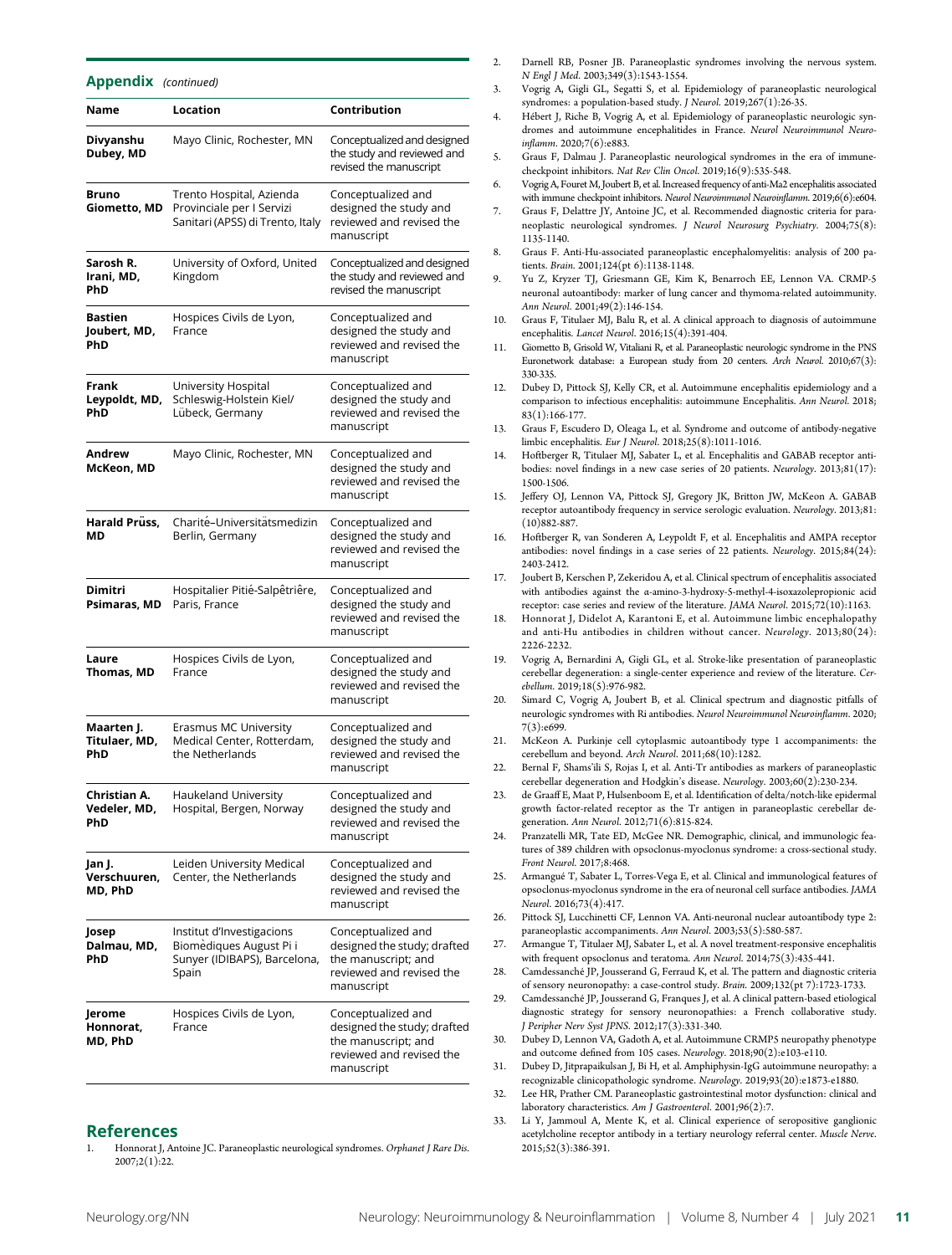- 34. Titulaer MJ, Lang B, Verschuuren JJ. Lambert-Eaton myasthenic syndrome: from clinical characteristics to therapeutic strategies. Lancet Neurol. 2011;10(12): 1098-1107.
- 35. Oh SJ, Kurokawa K, Claussen GC, Ryan HF. Electrophysiological diagnostic criteria of Lambert-Eaton myasthenic syndrome. Muscle Nerve. 2005;32(4):515-520.
- 36. Graus F, Vincent A, Pozo-Rosich P, et al. Anti-glial nuclear antibody: marker of lung cancerrelated paraneoplastic neurological syndromes. J Neuroimmunol. 2005;165(1-2):166-171.
- 37. Titulaer MJ, Maddison P, Sont JK, et al. Clinical Dutch-English Lambert-Eaton Myasthenic syndrome (LEMS) tumor association prediction score accurately predicts small-cell lung cancer in the LEMS. J Clin Oncol. 2011;29(7):902-908.
- 38. Spatola M, Sabater L, Planagumà J, et al. Encephalitis with mGluR5 antibodies: symptoms and antibody effects. Neurology. 2018;90(22):e1964-e1972.
- 39. Spatola M, Petit-Pedrol M, Simabukuro MM, et al. Investigations in GABA A receptor antibody-associated encephalitis. Neurology. 2017;88(11):1012-1020.
- 40. Titulaer MJ, McCracken L, Gabilondo I, et al. Treatment and prognostic factors for long-term outcome in patients with anti-NMDA receptor encephalitis: an observational cohort study. Lancet Neurol. 2013;12(2):157-165.
- 41. Chefdeville A, Treilleux I, Mayeur ME, et al. Immunopathological characterization of ovarian teratomas associated with anti-N-methyl-D-aspartate receptor encephalitis. Acta Neuropathol Commun. 2019;7:38.
- 42. Makuch M, Wilson R, Al-Diwani A, et al. N-methyl-D-aspartate receptor antibody production from germinal center reactions: therapeutic implications. Ann Neurol. 2018;83(3):553-561.
- 43. Titulaer MJ, McCracken L, Gabilondo I, et al. Late-onset anti-NMDA receptor encephalitis. Neurology. 2013;81(12):1058-1063.
- 44. Bost C, Chanson E, Picard G, et al. Malignant tumors in autoimmune encephalitis with anti-NMDA receptor antibodies. J Neurol. 2018;265(10):2190-2200.
- 45. Dalmau J, Graus F, Villarejo A, et al. Clinical analysis of anti-Ma2-associated encephalitis. Brain. 2004;127(pt 8):1831-1844.
- 46. Saiz A, Bruna J, Stourac P, et al. Anti-Hu-associated brainstem encephalitis. J Neurol Neurosurg Psychiatry. 2008;80(4):404-407.
- 47. Pittock SJ, Parisi JE, McKeon A, et al. Paraneoplastic jaw dystonia and laryngospasm with antineuronal nuclear autoantibody type 2 (anti-Ri). Arch Neurol. 2010;67(9):1109-1115.
- 48. Mandel-Brehm C, Dubey D, Kryzer TJ, et al. Kelch-like protein 11 antibodies in seminoma-associated paraneoplastic encephalitis. N Engl J Med. 2019;381:47-54.
- 49. Maudes E, Landa J, Muñoz-Lopetegi A, et al. Clinical significance of Kelch-like protein 11 antibodies. Neurol Neuroimmunol Neuroinflamm. 2020;7(3):e666.
- 50. Dubey D, Wilson MR, Clarkson B, et al. Expanded clinical phenotype, oncological associations, and immunopathologic insights of paraneoplastic Kelch-like protein-11 encephalitis. JAMA Neurol. 2020;77(11):1-10.
- 51. Irani SR, Pettingill P, Kleopa KA, et al. Morvan syndrome: clinical and serological observations in 29 cases. Ann Neurol. 2012;72(2):241-255.
- 52. Muñiz-Castrillo S, Joubert B, Elsensohn MH, et al. Anti-CASPR2 clinical phenotypes correlate with HLA and immunological features. J Neurol Neurosurg Psychiatry. 2020; 91(10):1076-1084.
- 53. Flanagan EP, McKeon A, Lennon VA, et al. Paraneoplastic isolated myelopathy: clinical course and neuroimaging clues. Neurology. 2011;76(24):2089-2095.
- 54. Murinson BB, Guarnaccia JB. Stiff-person syndrome with amphiphysin antibodies. Neurology. 2008;71(24):1955-1958.
- 55. Carvajal-González A, Leite MI, Waters P, et al. Glycine receptor antibodies in PERM and related syndromes: characteristics, clinical features and outcomes. Brain. 2014;137(pt 8): 2178-2192.
- 56. Hinson SR, Lopez-Chiriboga AS, Bower JH, et al. Glycine receptor modulating antibody predicting treatable stiff-person spectrum disorders. Neurol Neuroimmunol Neuroinflamm. 2018;5(2):e438.
- 57. Jitprapaikulsan J, Klein CJ, Pittock SJ, et al. Phenotypic presentations of paraneoplastic neuropathies associated with MAP1B-IgG. J Neurol Neurosurg Psychiatry. 2020;91(3): 328-330.
- 58. Small M, Treilleux I, Couillault C, et al. Genetic alterations and tumor immune attack in Yo paraneoplastic cerebellar degeneration. Acta Neuropathol (Berl). 2018;135(4): 569-579.
- 59. Ducray F, Demarquay G, Graus F, et al. Seronegative paraneoplastic cerebellar degeneration: the PNS Euronetwork experience. Eur J Neurol. 2014;21(5):731-735.
- 60. Gultekin SH, Rosenfeld MR, Voltz R, et al. Paraneoplastic limbic encephalitis: neurological symptoms, immunological findings and tumour association in 50 patients. Brain. 2000;123(pt 7):1481-1494.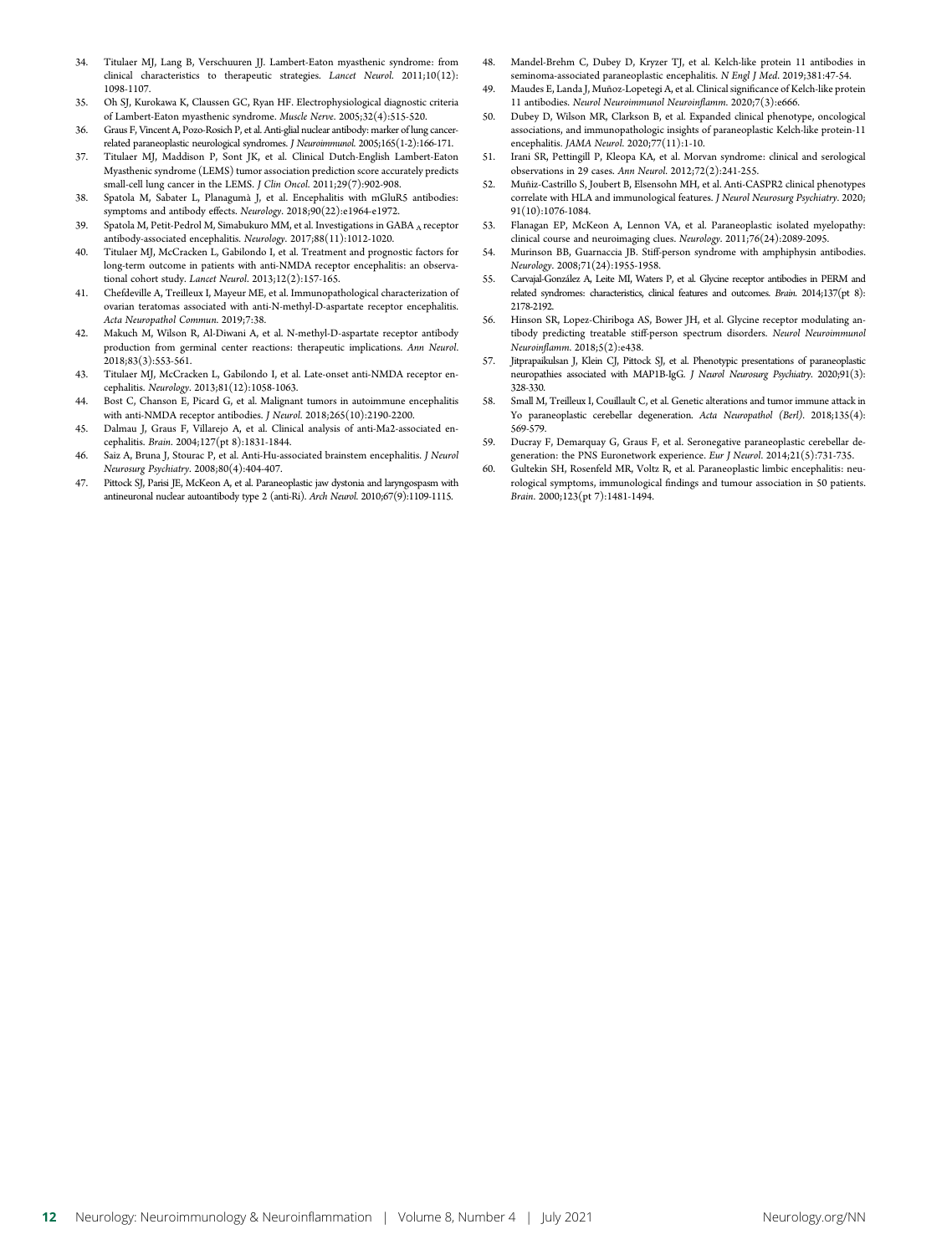# Neurology®<br>Neuroimmunology<br>& Neuroinflammation

**Updated Diagnostic Criteria for Paraneoplastic Neurologic Syndromes**

DOI 10.1212/NXI.0000000000001014 *Neurol Neuroimmunol Neuroinflamm* 2021;8; Francesc Graus, Alberto Vogrig, Sergio Muñiz-Castrillo, et al.

**This information is current as of May 18, 2021**

Academy of Neurology.. All rights reserved. Online ISSN: 2332-7812. Copyright © 2021 The Author(s). Published by Wolters Kluwer Health, Inc. on behalf of the American Published since April 2014, it is an open-access, online-only, continuous publication journal. Copyright *Neurol Neuroimmunol Neuroinflamm* is an official journal of the American Academy of Neurology.